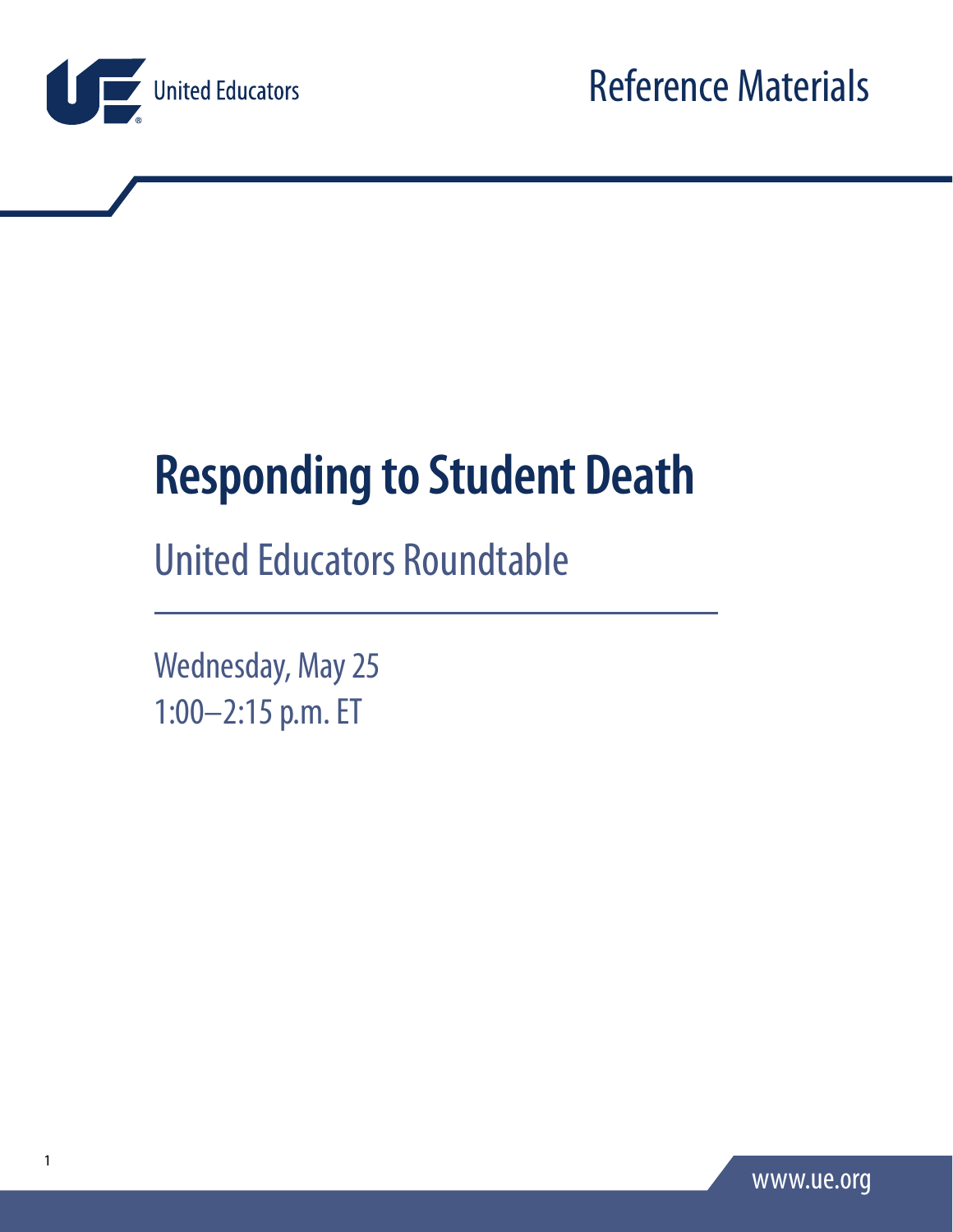

## **Contents**

| From the UE Toolbox, "Checklist for Responding to a Student Death" 5   |  |
|------------------------------------------------------------------------|--|
| University of Texas at Austin Death-Related Checklist for Families  12 |  |
|                                                                        |  |
|                                                                        |  |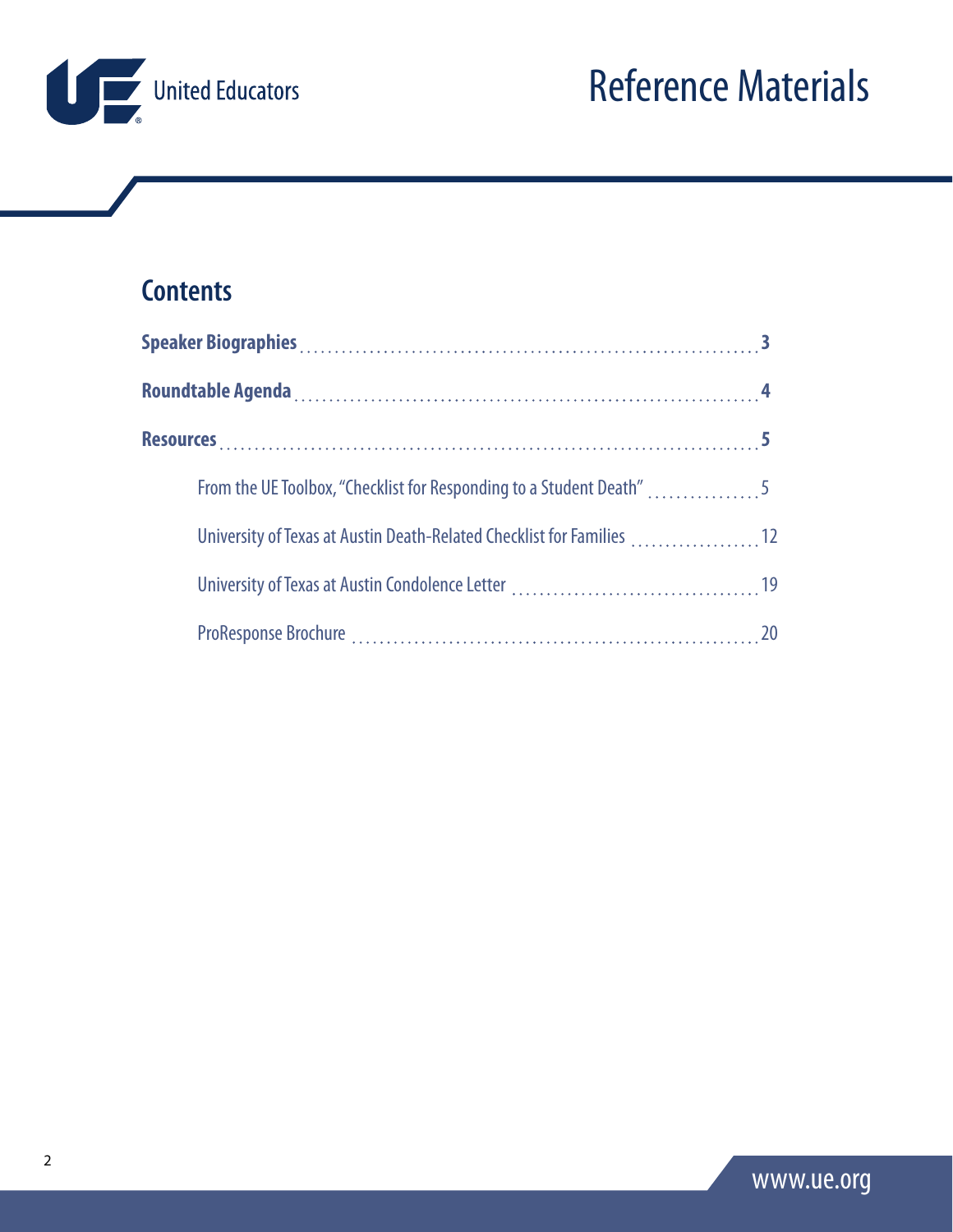<span id="page-2-0"></span>

### **Speaker Biographies**

Christa Lopez is the coordinator of Student Emergency Services at The University of Texas at Austin. Her day-to-day work encompasses threat assessment, crisis management, and working with families of students in crisis or those of students who have passed away. Christa holds a master's degree in counseling from Shippensburg University. She is trained in critical incident stress management. Christa has worked at a number of institutions across the nation over the past 15 years.

Sherri Crahen is the dean of students at John Carroll University where she directs all aspects of student life, including the Center for Student Diversity and Inclusion, the counseling center, the health center, dining, student conduct, student activities, and the Violence Prevention and Action Center. Before coming to John Carroll in 2004, Sherri was interim dean of students at Hamline University. She has also served as the director of housing for Saint Mary's College and Fresno State. Sherri received a PhD in educational policy and administration from the University of Minnesota, her MEd in counselor education from Pennsylvania State University, and her BS in psychology from the University of Wisconsin-Stevens Point.

Alyssa Keehan (moderator) is senior risk management counsel at United Educators, where she advises educational institutions on a variety of issues including threat assessment teams, crisis response, contracts, and athletics. Keehan previously worked as a general liability claims attorney at United Educators, handling hundreds of claims against colleges and universities. Prior to joining United Educators, she was the manager of business and legal issues for the National Association of Professional Insurance Agents. She also worked in legal positions at the Chicago Board of Education and the Office for Civil Rights, U.S. Department of Education. Keehan earned a BA in politics from Princeton University and a JD from Loyola University of Chicago.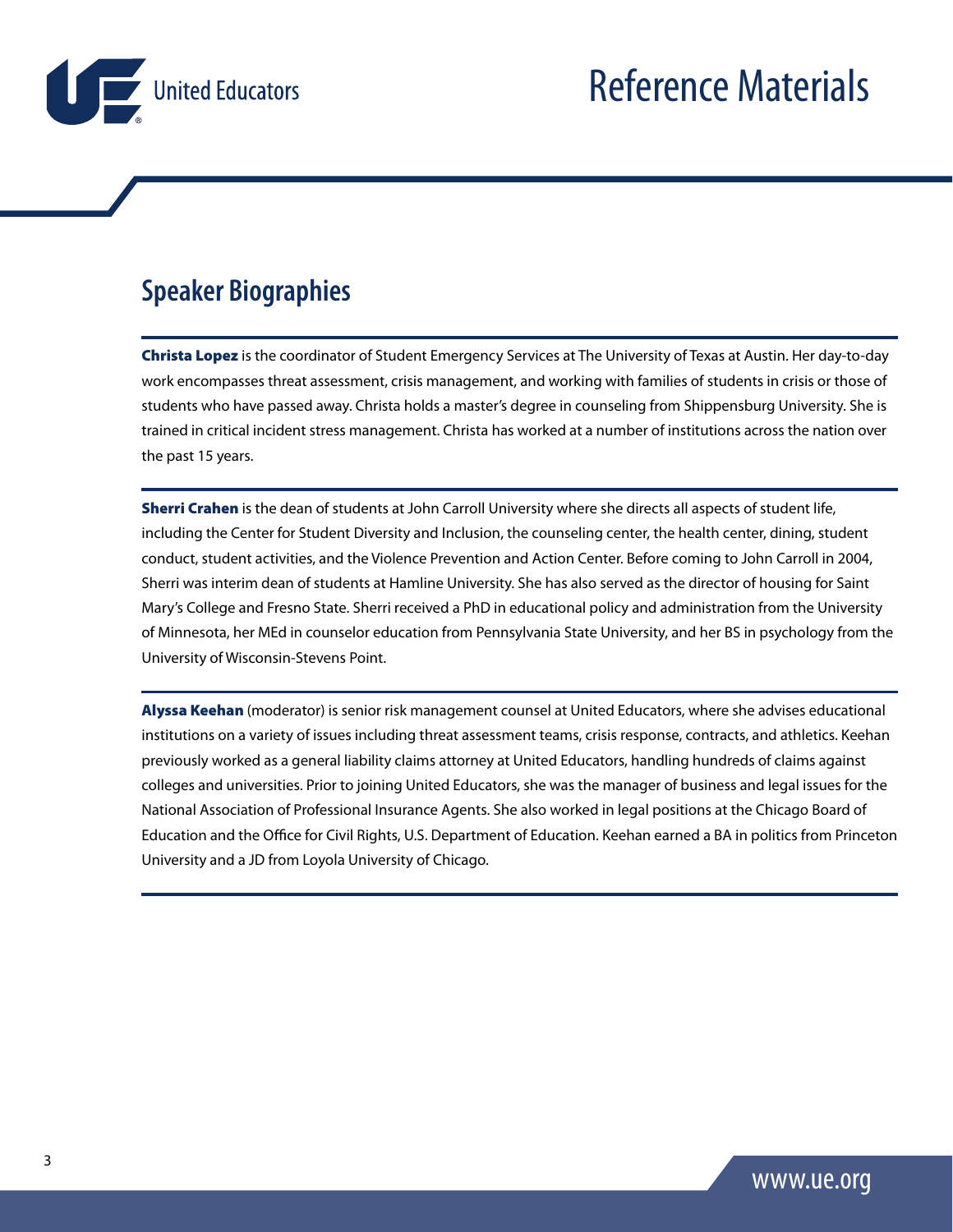<span id="page-3-0"></span>

### **Roundtable Agenda**

**Gathering Information and Making Notifications**

- Identifying what information to gather about a deceased student
- Communicating about the death to those on- and off-campus

#### **Supporting the Deceased Student's Family**

- Anticipating the family's needs
- Providing support under the threat of litigation

#### **Supporting the Campus Community**

- Determining who needs support
- Using different methods to provide support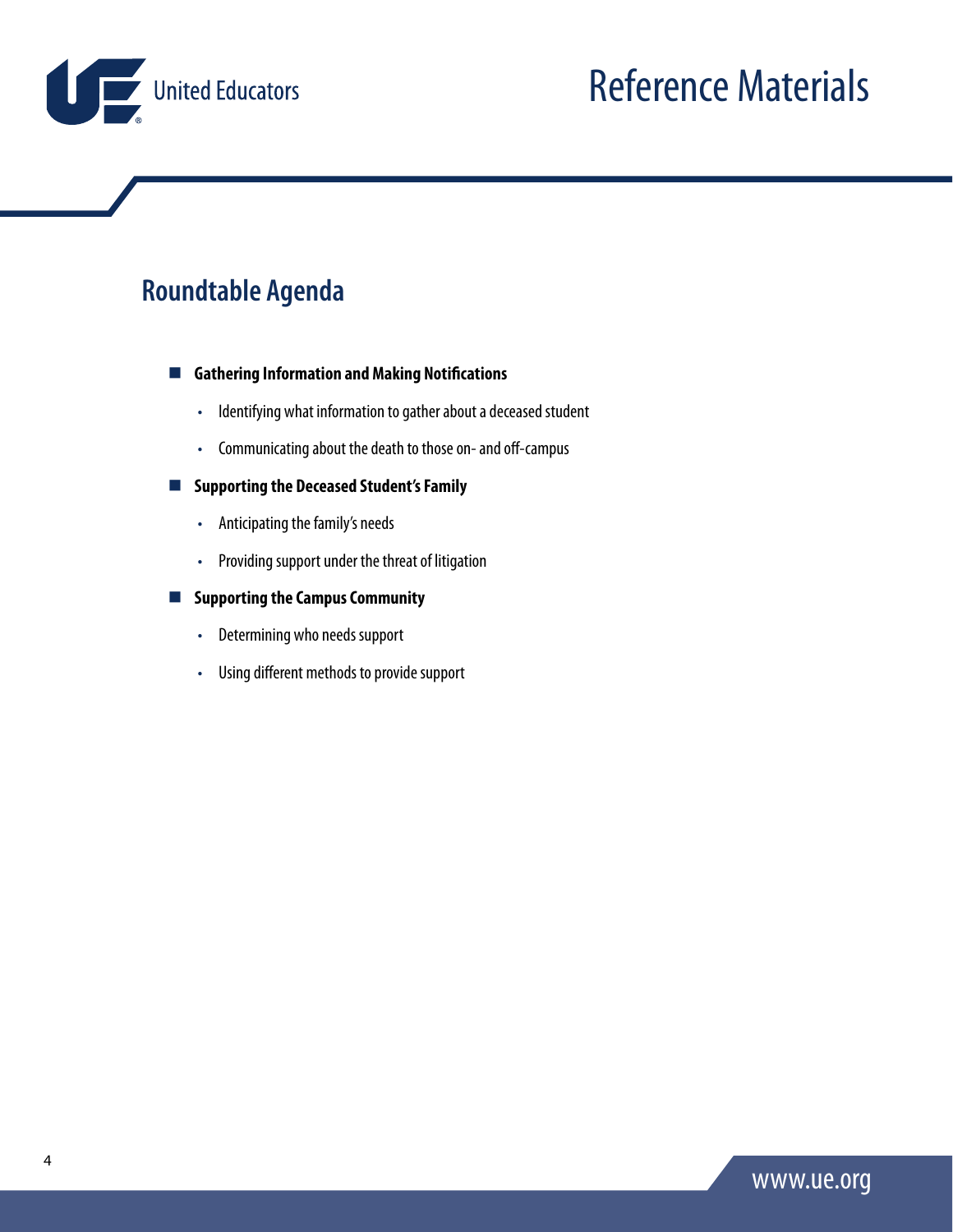<span id="page-4-0"></span>



## **Checklist for Responding to a Student Death**

Few campus events are as tragic and as difficult to handle as a student's death. According to one study, approximately 9,000 college students die each year in the U.S., an average of almost three per institution. Responding successfully to these distressing situations requires administrators to strike the right balance of empathy and professionalism. UE calls this balance the "Cool Head, Warm Heart" approach. Using it, an institution can promote healing and trust by students, staff, and next of kin. However, a poorly executed reaction to a student's death can damage the institution's reputation, fuel litigation, and divide the campus. Over the last five years, student death-related claims have cost UE and its member institutions nearly \$17 million in legal fees and payments to families of the students.

The unique circumstances of each death—self-inflicted, criminal, natural causes—may prompt differences in the institution's response. Campus administrators should use this checklist for guidance on how to consistently react with compassion.

### **I. The Framework**

A student's death touches many people on and off campus. Before a death occurs, use the following outline to guide preparatory actions for a coordinated response.

|    | A. Policies and Training                                                                                                                                                                    | Completed? | <b>Further Steps</b> |
|----|---------------------------------------------------------------------------------------------------------------------------------------------------------------------------------------------|------------|----------------------|
| 1. | Create a multidisciplinary emergency response team to handle student deaths<br>or other types of campus emergencies.<br>(Refer to item 24 for suggestions of whom to include on this team.) |            |                      |
| 2. | Create a policy, list of procedures, or checklist addressing actions for handling a<br>student's death, such as:                                                                            |            |                      |
|    | Responsibilities of campus administrators                                                                                                                                                   |            |                      |
|    | Campus and family notification procedures                                                                                                                                                   |            |                      |
|    | Campus and family outreach                                                                                                                                                                  |            |                      |
|    | <b>Media relations</b>                                                                                                                                                                      |            |                      |
|    | <b>Memorials</b><br>п                                                                                                                                                                       |            |                      |
| 3. | Train emergency team members or similar personnel on the institution's<br>procedures by conducting tabletop exercises of different student death<br>situations.                             |            |                      |
| 4. | Develop a crisis communications plan that addresses how to communicate<br>with different audiences about student death situations.                                                          |            |                      |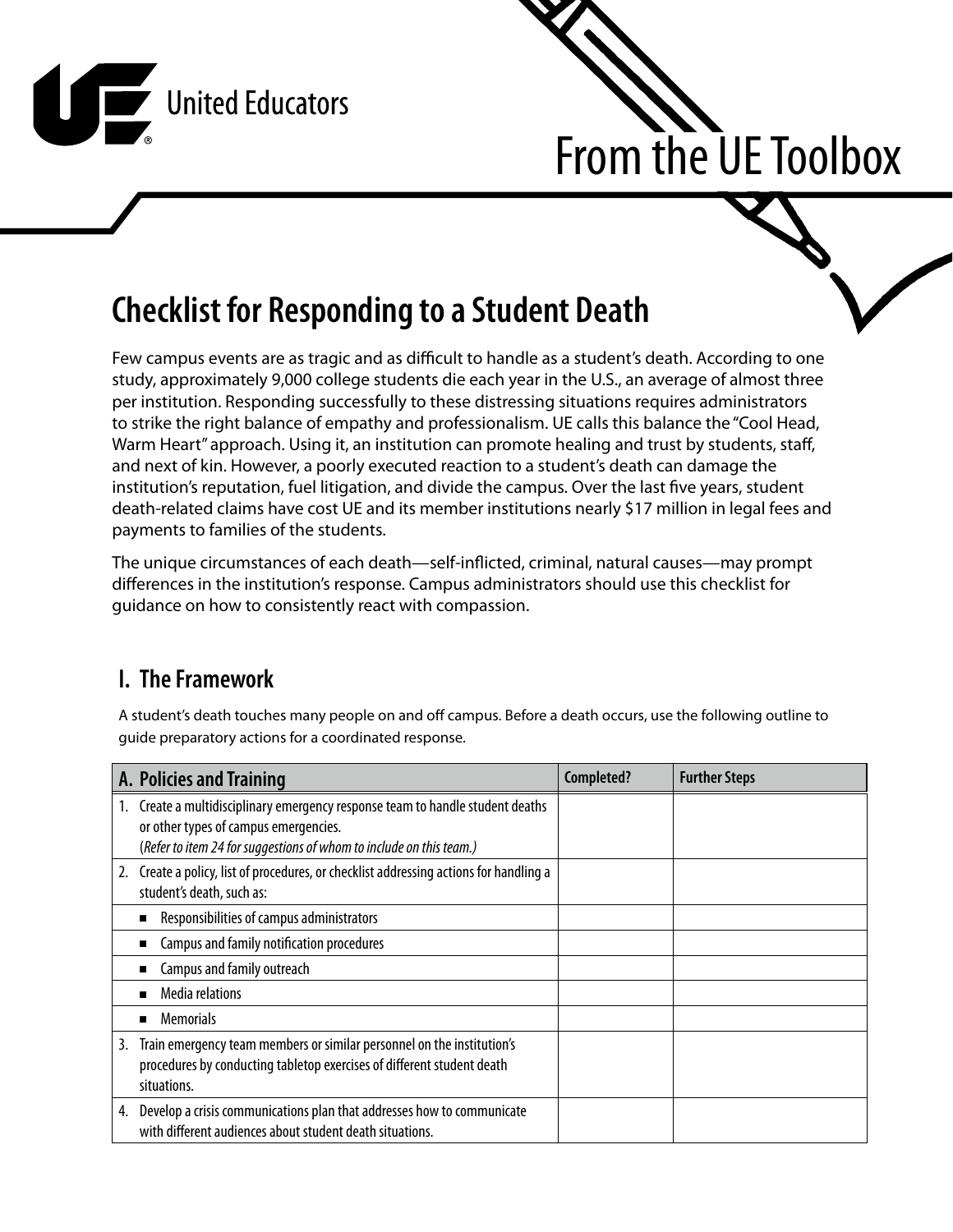| <b>Checklist for Responding to a Student Death Continued</b>                                                                                                                                                                                                | Completed? | <b>Further Steps</b> |
|-------------------------------------------------------------------------------------------------------------------------------------------------------------------------------------------------------------------------------------------------------------|------------|----------------------|
| 5. Instruct the institution's public relations or counseling staff to train local media<br>outlets on ways to cover a student suicide to minimize the risk of copycat<br>deaths. (See the Resources section for media guidelines on reporting on suicides.) |            |                      |
| 6. Conduct debriefings with those who handle student deaths or similar crises to<br>identify areas for improvement.                                                                                                                                         |            |                      |
| <b>B.</b> Campus notification<br>To ensure relevant campus departments receive timely information about a<br>student's death:                                                                                                                               |            |                      |
| 7. Determine which personnel or departments will immediately be notified of a<br>student's death. (See item 24 for suggestions of whom to contact immediately.)                                                                                             |            |                      |
| 8. Articulate the role of campus law enforcement in an on-campus death so they<br>know which campus personnel to contact and keep informed of the situation.                                                                                                |            |                      |
| 9. Build relationships with local public service providers such as the police and<br>fire departments, coroner's office, and hospital so they know how to contact<br>the institution about a student's death.                                               |            |                      |
| 10. Determine who at the institution will prepare the campus death notification to<br>ensure proper closure of records.                                                                                                                                     |            |                      |
| 11. Identify which departments will receive the death notification.                                                                                                                                                                                         |            |                      |
| C. Family notification<br>To make sure the deceased's family is treated with compassion through this<br>very difficult time:                                                                                                                                |            |                      |
| 12. Designate liaisons-usually with a student affairs or counseling<br>background-to serve as primary points of contact between the institution<br>and the family.                                                                                          |            |                      |
| 13. Train these family liaisons on:                                                                                                                                                                                                                         |            |                      |
| The grieving process through grief educators and counselors, family<br>п<br>survivors of a student death, or other resources                                                                                                                                |            |                      |
| How to notify the family; the training should cover a variety of formats,<br>п<br>such as on the phone and in person (Consider creating a script or practicing<br>notification scenarios with potential liaisons.)                                          |            |                      |
| How to handle the family's visit to the campus<br>п                                                                                                                                                                                                         |            |                      |
| Important death-related information such as:<br>п                                                                                                                                                                                                           |            |                      |
| how death certificates are issued                                                                                                                                                                                                                           |            |                      |
| transporting a body across state lines or to a foreign country<br>$\bullet$                                                                                                                                                                                 |            |                      |
| the locations of area morgues<br>$\bullet$                                                                                                                                                                                                                  |            |                      |
| tuition refunds<br>$\bullet$                                                                                                                                                                                                                                |            |                      |
| granting posthumous degrees<br>$\bullet$                                                                                                                                                                                                                    |            |                      |
| packing the deceased's belongings                                                                                                                                                                                                                           |            |                      |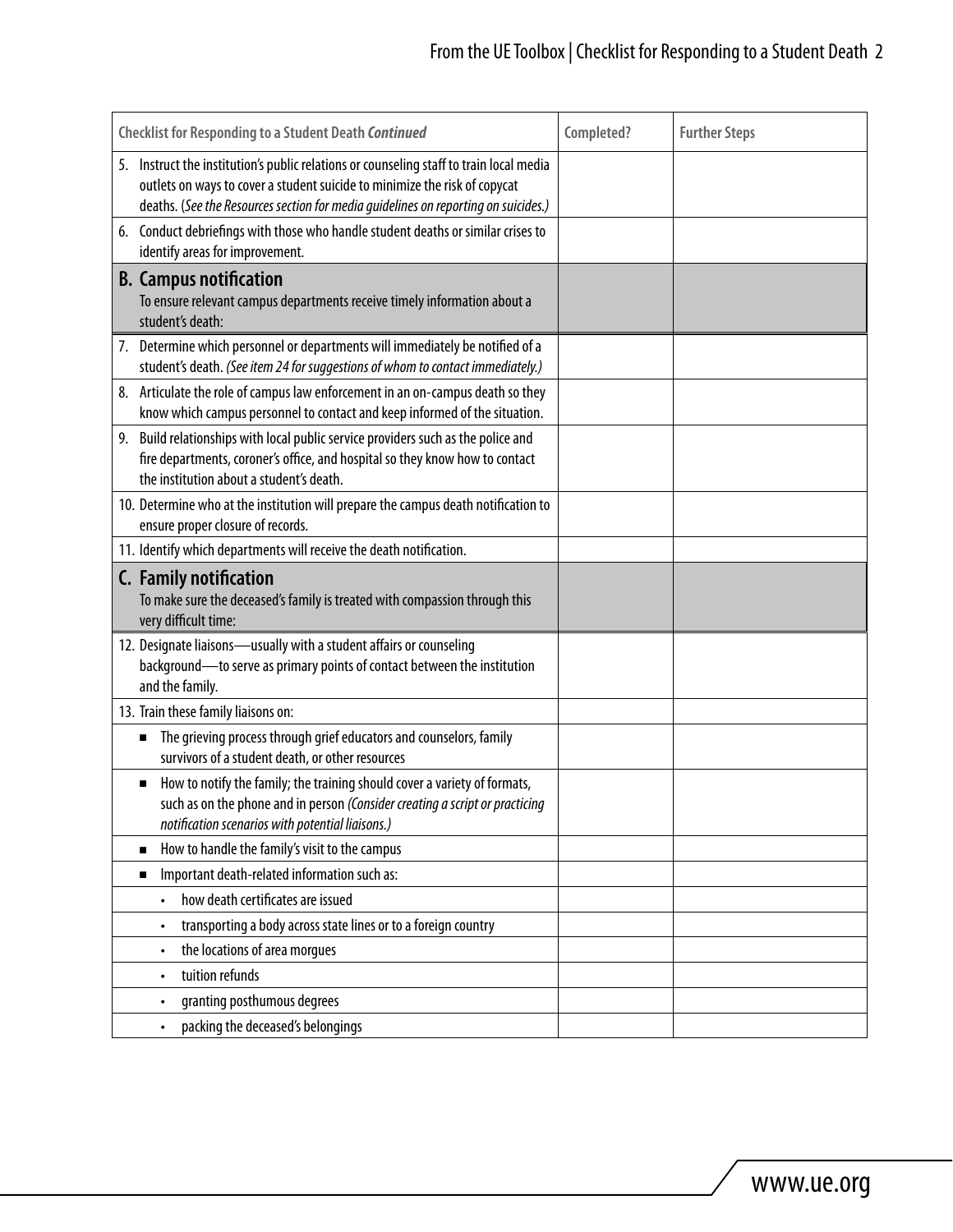| <b>Checklist for Responding to a Student Death Continued</b>                                                                                                                                                                                                   | Completed? | <b>Further Steps</b> |
|----------------------------------------------------------------------------------------------------------------------------------------------------------------------------------------------------------------------------------------------------------------|------------|----------------------|
| D. Helpful documents<br>Prepare or provide:                                                                                                                                                                                                                    |            |                      |
| 14. A list of local funeral homes and houses of worship in case the family wishes to<br>have a local service.                                                                                                                                                  |            |                      |
| 15. A list of people knowledgeable about the different religious and cultural<br>practices reflected in the student body with whom the institution can consult.                                                                                                |            |                      |
| 16. Information on potential memorials, such as:                                                                                                                                                                                                               |            |                      |
| how to make a donation for a memorial                                                                                                                                                                                                                          |            |                      |
| how to create a scholarship or an endowment<br>п                                                                                                                                                                                                               |            |                      |
| procedures for naming buildings or sites on campus after a student                                                                                                                                                                                             |            |                      |
| 17. Information about claiming a body and personal belongings, obtaining<br>death certificates, closing bank and utility accounts, filing a tax return, and<br>obtaining death-related benefits if the student was an eligible employee of<br>the institution. |            |                      |
| 18. A compilation of books on grieving the death of a loved one, including books<br>that specifically address suicide and crimes. (See the Resources section for<br>suggested books on grieving.)                                                              |            |                      |

### **II.The Response**

Upon learning of a student's death, administrators must tend to a variety of considerations, including verifying information, making notifications, supporting the deceased's family and the campus community, and planning memorials.

| E. Gathering and communicating information                        | Completed? | <b>Further Steps</b> |
|-------------------------------------------------------------------|------------|----------------------|
| 19. Verify the following information about the deceased student:  |            |                      |
| (For more information, refer to items 27 and 31.)                 |            |                      |
| Name<br>п                                                         |            |                      |
| Address<br>п                                                      |            |                      |
| <b>Birth date</b><br>п                                            |            |                      |
| <b>Student identification number</b><br>п                         |            |                      |
| Student's marital status<br>■                                     |            |                      |
| Student's close friends<br>п                                      |            |                      |
| Location and cause of death (if possible)<br>п                    |            |                      |
| Location of the body and personal possessions<br>п                |            |                      |
| Culture or religion<br>п                                          |            |                      |
| Student's nationality<br>п                                        |            |                      |
| Affiliation with athletics, student clubs, or organizations<br>п  |            |                      |
| Whether the student is an employee of the institution<br>п        |            |                      |
| Enrollment at your institution of student's siblings or relatives |            |                      |
| Marital status of the student's parents<br>п                      |            |                      |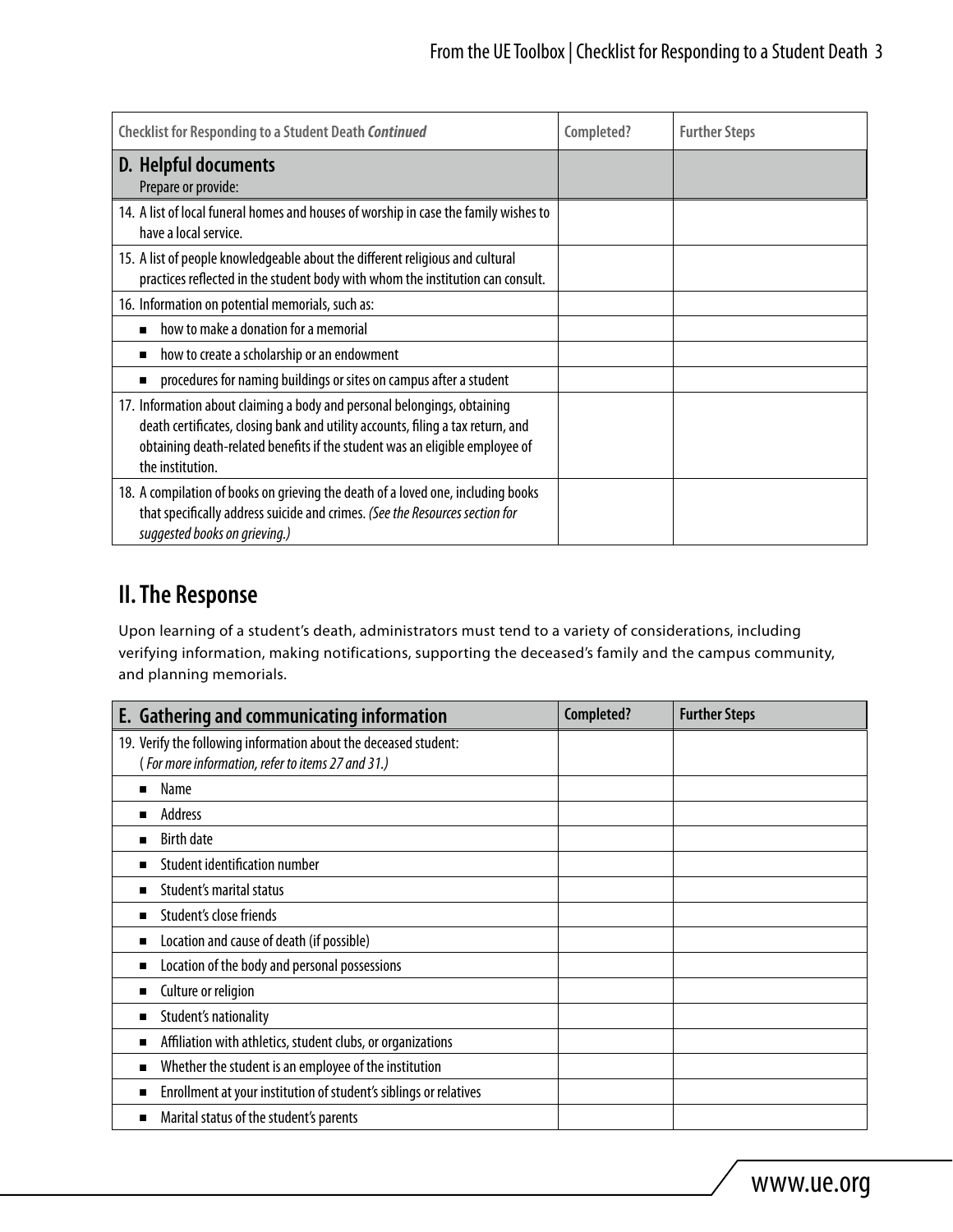| <b>Checklist for Responding to a Student Death Continued</b>                                                                                                                                                     | Completed? | <b>Further Steps</b> |
|------------------------------------------------------------------------------------------------------------------------------------------------------------------------------------------------------------------|------------|----------------------|
| 20. If the death was off-campus, send someone to the site to gather<br>information directly.                                                                                                                     |            |                      |
| 21. Convene the crisis communications team or consult public relations to<br>determine how and when to communicate information about the death.                                                                  |            |                      |
| <b>F. Notifications</b>                                                                                                                                                                                          |            |                      |
| 22. Make sure the family has been officially notified of the death.                                                                                                                                              |            |                      |
| 23. Designate a liaison from the institution to contact the family.<br>(Please refer to the next section, "Supporting the family," for additional resources.)                                                    |            |                      |
| 24. Notify the emergency response team or relevant campus departments such as:                                                                                                                                   |            |                      |
| Dean of students<br>п                                                                                                                                                                                            |            |                      |
| Registrar (To prevent inappropriate mailings to the deceased's family,<br>П<br>many institutions use the registrar's office as the new address of the<br>deceased student.)                                      |            |                      |
| Provost or academic department to which the student belonged<br>п                                                                                                                                                |            |                      |
| Housing<br>п                                                                                                                                                                                                     |            |                      |
| Counseling<br>п                                                                                                                                                                                                  |            |                      |
| Law enforcement<br>п                                                                                                                                                                                             |            |                      |
| Risk management or general counsel (The death may involve liability<br>П<br>concerns or trigger reporting obligations to the institution's insurers.)                                                            |            |                      |
| Communications or public affairs<br>п                                                                                                                                                                            |            |                      |
| Finance or business officer                                                                                                                                                                                      |            |                      |
| Religious advisors or leaders (if applicable)<br>п                                                                                                                                                               |            |                      |
| International or foreign student's office (if applicable)<br>■                                                                                                                                                   |            |                      |
| 25. Prepare the campus death notification and send it to the appropriate offices.                                                                                                                                |            |                      |
| 26. If the deceased is international, ask students from the same country to refrain<br>from calling their own families about the death until the deceased's family has<br>been notified.                         |            |                      |
| <b>G. Supporting the family</b>                                                                                                                                                                                  |            |                      |
| 27. Make sure the institution's designated liaison records information relevant to<br>the deceased's family, including:<br>(Such record keeping is particularly important when there have been multiple deaths.) |            |                      |
| Names of the family members                                                                                                                                                                                      |            |                      |
| Contact information for family and friends<br>п                                                                                                                                                                  |            |                      |
| 28. To ensure the family is treated compassionately during their visit to campus:                                                                                                                                |            |                      |
| Consult with applicable religious or cultural advisors about any special<br>п<br>considerations                                                                                                                  |            |                      |
| Offer to make travel arrangements and meet them when they arrive<br>п                                                                                                                                            |            |                      |
| Offer to pay for their travel<br>п                                                                                                                                                                               |            |                      |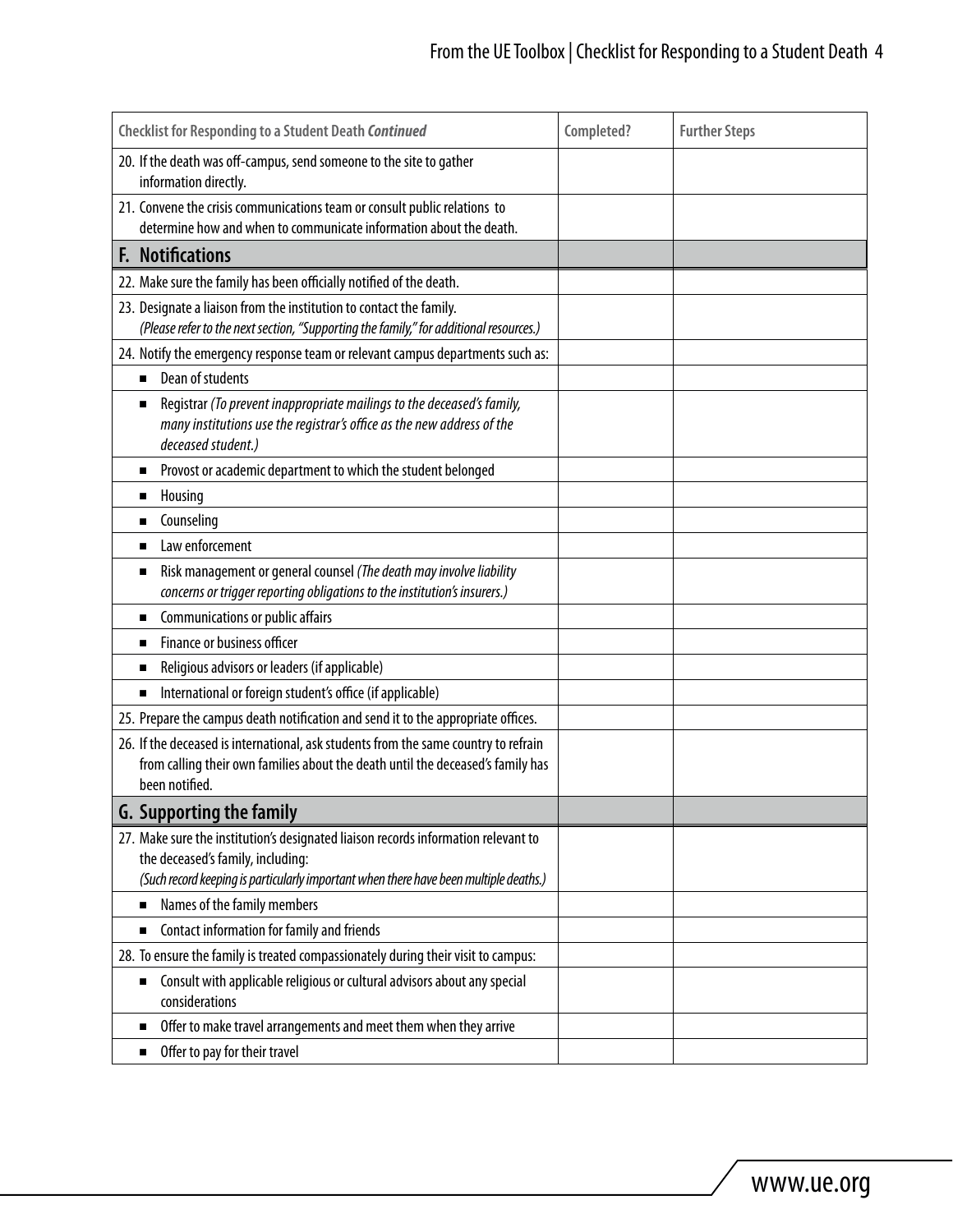| <b>Checklist for Responding to a Student Death Continued</b>                                                                                                                                                                                 | Completed? | <b>Further Steps</b> |
|----------------------------------------------------------------------------------------------------------------------------------------------------------------------------------------------------------------------------------------------|------------|----------------------|
| Contact the institution's risk manager or financial officer to see if there are<br>funds or insurance that will cover some of the family's potential expenses,<br>including the costs of repatriating a body if the student is international |            |                      |
| Offer to assist the family on campus if they do not know their way around                                                                                                                                                                    |            |                      |
| Provide a contact sheet with all necessary phone numbers and campus<br>п<br>and city maps                                                                                                                                                    |            |                      |
| Provide access to convenient parking by issuing them a special permit<br>п                                                                                                                                                                   |            |                      |
| Offer them counseling or a meeting with a religious advisor<br>п                                                                                                                                                                             |            |                      |
| Provide a quiet meeting place on campus that is shielded from the media<br>п                                                                                                                                                                 |            |                      |
| Provide beverages, food, notebooks, and pens in the campus<br>п<br>meeting place                                                                                                                                                             |            |                      |
| Offer them helpful documents, such as<br>п                                                                                                                                                                                                   |            |                      |
| Information on death-related details and tasks (Please refer to item 17.)                                                                                                                                                                    |            |                      |
| Books on grieving (Please refer to item 18.)                                                                                                                                                                                                 |            |                      |
| Offer to arrange contact with the deceased's instructors<br>п                                                                                                                                                                                |            |                      |
| 29. Offer to reimburse the family for tuition (when possible).                                                                                                                                                                               |            |                      |
| 30. Provide the family with options for removing the student's belongings, such as:                                                                                                                                                          |            |                      |
| Arrange a convenient time for the family to remove the belongings or<br>п<br>work with the student's landlord to do so, and consider providing packing<br>supplies for the family, such as boxes, bubble wrap, and markers                   |            |                      |
| Offer to store or pack the student's belongings                                                                                                                                                                                              |            |                      |
| 31. Maintain contact with the family by periodically checking in, offering support,<br>or taking measures to acknowledge the anniversary of the death.                                                                                       |            |                      |
| H. Supporting the campus community                                                                                                                                                                                                           |            |                      |
| 32. Seek out those on campus who were close to the deceased, such as friends,<br>roommates, teammates, siblings, or resident assistant to:                                                                                                   |            |                      |
| Offer counseling and provide information<br>п                                                                                                                                                                                                |            |                      |
| Generate absence notifications<br>п                                                                                                                                                                                                          |            |                      |
| Work with their instructors to complete assignments or assist with<br>incompletes and withdrawals                                                                                                                                            |            |                      |
| Have counseling or a campus religious advisor periodically check in on<br>those individuals                                                                                                                                                  |            |                      |
| 33. If the student lived off campus, work with the landlord or management<br>company to relocate roommates if requested.                                                                                                                     |            |                      |
| 34. If the student lived on campus, offer to move anyone who lived with or near<br>the deceased.                                                                                                                                             |            |                      |
| 35. Be sure to:                                                                                                                                                                                                                              |            |                      |
| Meet with residence advisors to update them on the situation and to offer<br>п<br>guidance on helping students obtain counseling, watching for signs of<br>student distress, and approaching a student in need                               |            |                      |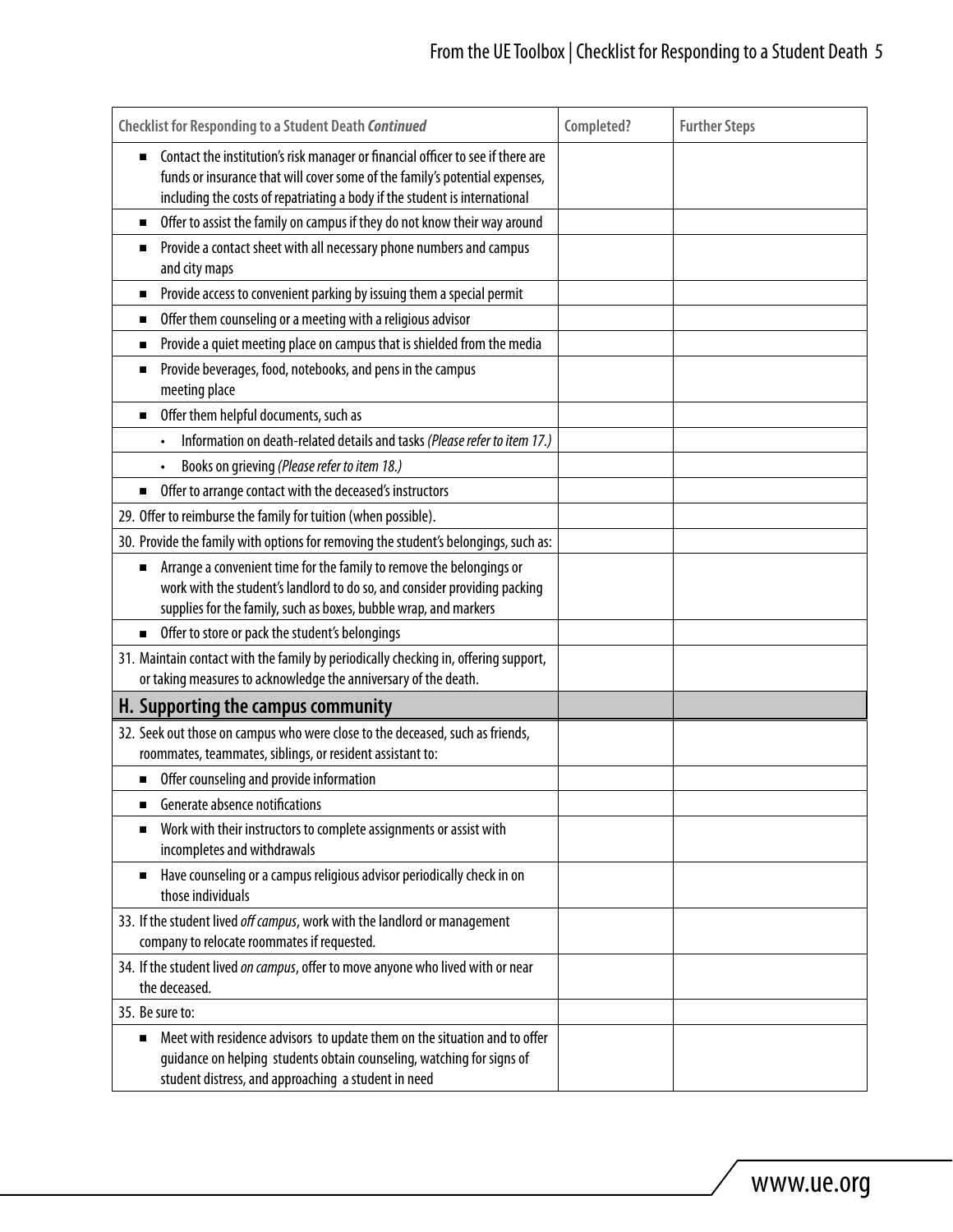| Checklist for Responding to a Student Death Continued                                                                                                                                                                                                                                                                                                  | Completed? | <b>Further Steps</b> |
|--------------------------------------------------------------------------------------------------------------------------------------------------------------------------------------------------------------------------------------------------------------------------------------------------------------------------------------------------------|------------|----------------------|
| Offer counseling to students, staff, faculty, and co-workers, if the student<br>was an employee (If your institution's UE policy includes the ProResponse<br>benefit, up to \$50,000 in grief counseling services is available in the event<br>of a student death. For more information, please see www.ue.org/member/<br>crisis-communications.aspx.) |            |                      |
| Place counselors or therapy dogs in campus locations frequented by students,<br>such as in residence halls or libraries, to facilitate discussion and healing                                                                                                                                                                                          |            |                      |
| Designate someone to attend all classes that the deceased was enrolled in<br>$\blacksquare$<br>to offer help or provide information about the death                                                                                                                                                                                                    |            |                      |
| Send condolence letters to all instructors of the deceased<br>$\blacksquare$                                                                                                                                                                                                                                                                           |            |                      |
| Cancel campus events that seem inappropriate in light of the death<br>п                                                                                                                                                                                                                                                                                |            |                      |
| <b>Memorials</b>                                                                                                                                                                                                                                                                                                                                       |            |                      |
| 36. In planning for a memorial, consider the following actions:                                                                                                                                                                                                                                                                                        |            |                      |
| Involving the family in the choice of a place for the service<br>$\blacksquare$                                                                                                                                                                                                                                                                        |            |                      |
| Excusing students from class for the service<br>п                                                                                                                                                                                                                                                                                                      |            |                      |
| Providing transportation to and from the service<br>п                                                                                                                                                                                                                                                                                                  |            |                      |
| Accommodating cultural and religious customs<br>п                                                                                                                                                                                                                                                                                                      |            |                      |
| Involving the deceased's friends and instructors in the service<br>п                                                                                                                                                                                                                                                                                   |            |                      |
| Obtaining a translator if the deceased is international<br>п                                                                                                                                                                                                                                                                                           |            |                      |
| Involving the institution's choir or other musicians<br>п                                                                                                                                                                                                                                                                                              |            |                      |
| Providing the family with a memory book or videotape of the service<br>п                                                                                                                                                                                                                                                                               |            |                      |
| Having a member of campus leadership attend<br>п                                                                                                                                                                                                                                                                                                       |            |                      |
| Providing security<br>п                                                                                                                                                                                                                                                                                                                                |            |                      |
| 37. Preserve physical memorials left in remembrance of the deceased and offer to<br>send them to the deceased's family.                                                                                                                                                                                                                                |            |                      |
| 38. Offer a flag lowering ceremony or a private catered reception for close family<br>and friends.                                                                                                                                                                                                                                                     |            |                      |
| 39. Try to remain consistent with the memorial services held for each student to<br>avoid suggesting that one life is more important than another.                                                                                                                                                                                                     |            |                      |

### **Resources**

■ "Reporting on Suicide: Recommendations for the Media" American Foundation for Suicide Prevention **[www.afsp.org/index.cfm?fuseaction=home.viewpage&page\\_id=7852EBBC-9FB2-6691-](http://www.afsp.org/index.cfm?fuseaction=home.viewpage&page_id=7852EBBC-9FB2-6691-54125A1AD4221E49) [54125A1AD4221E49](http://www.afsp.org/index.cfm?fuseaction=home.viewpage&page_id=7852EBBC-9FB2-6691-54125A1AD4221E49)**

This article provides tips on how reporters can cover suicides while minimizing the risk of copycat behavior.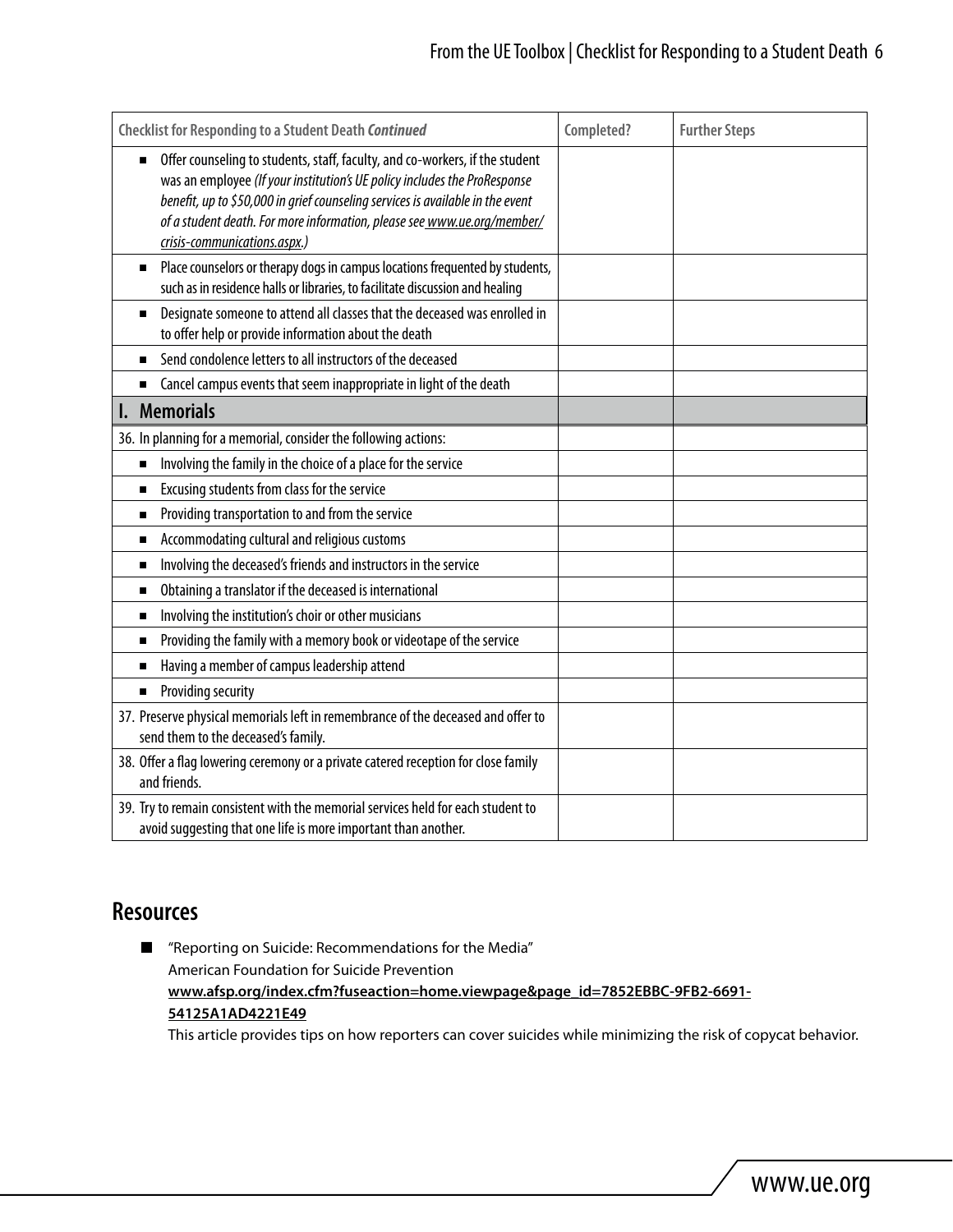### From the UE Toolbox | Checklist for Responding to a Student Death 7

■ Keehan, Alyssa. "A Guide to Developing a Campus Crisis Communications Plan," *Risk Research Bulletin*, December 2009.

**[www.ue.org/Libraries/Shared\\_RML/Risk\\_Research\\_Bulletin\\_Crisis\\_Communications\\_--\\_12-09.sflb.ashx](https://www.ue.org/Libraries/Shared_RML/Risk_Research_Bulletin_Crisis_Communications_--_12-09.sflb.ashx)** This white paper provides step-by-step guidance on creating a crisis communications plan and explains its importance.

■ Cintron, Rosa, Garlough, Katherine, and Weathers, Erin T. *College Student Death: Guidance for Caring Campus.* Lanham, MD: University Press of America, 2007. This is a collection of essays on different aspects of a student death and is widely available for purchase online for about \$30.

■ "Policy and Procedure: Responding to a Student Death" University California at Santa Cruz **www.[studentaffairs.ucsc.edu/staff/docs/policies/StudentDeath2005.pdf](http://studentaffairs.ucsc.edu/staff/docs/policies/StudentDeath2005.pdf)** An example of a comprehensive policy for responding to a student's death and one of the few that is publicly available through the Internet.

### **Books on Grieving**

- Noel, Brook, and Blair, Pamela D. *I Wasn't Ready to Say Goodbye*. Milwaukee, WI: Champion Press, 2000. This book explores the pain of surviving the sudden death of a loved one and provides guidance on how to endure and grow from the pain surrounding human loss.
- Jenkins, Bill. *What to Do When the Police Leave*. Chicago, IL: WBJ Press, 2001. Written by a father whose son was murdered, this book provides practical advice on dealing with the death of a child due to crime.
- Fine, Carla. *No Time to Say Goodbye*. New York, NY: Broadway Books, 1997. This book covers the experience of surviving the death of a loved one due to suicide and offers guidance on the different stages of grief.

### **Education's Own Insurance Company**

The material appearing in this publication is presented in summary form and should not be considered legal advice. The use of any material appearing in this publication does not establish that relevant legal requirements or best practices have been met.

Copyright © 2011 by United Educators Insurance, a Reciprocal Risk Retention Group. All rights reserved. Contents of this document are for members of United Educators only. Permission to post this document electronically or to reprint must be obtained from United Educators.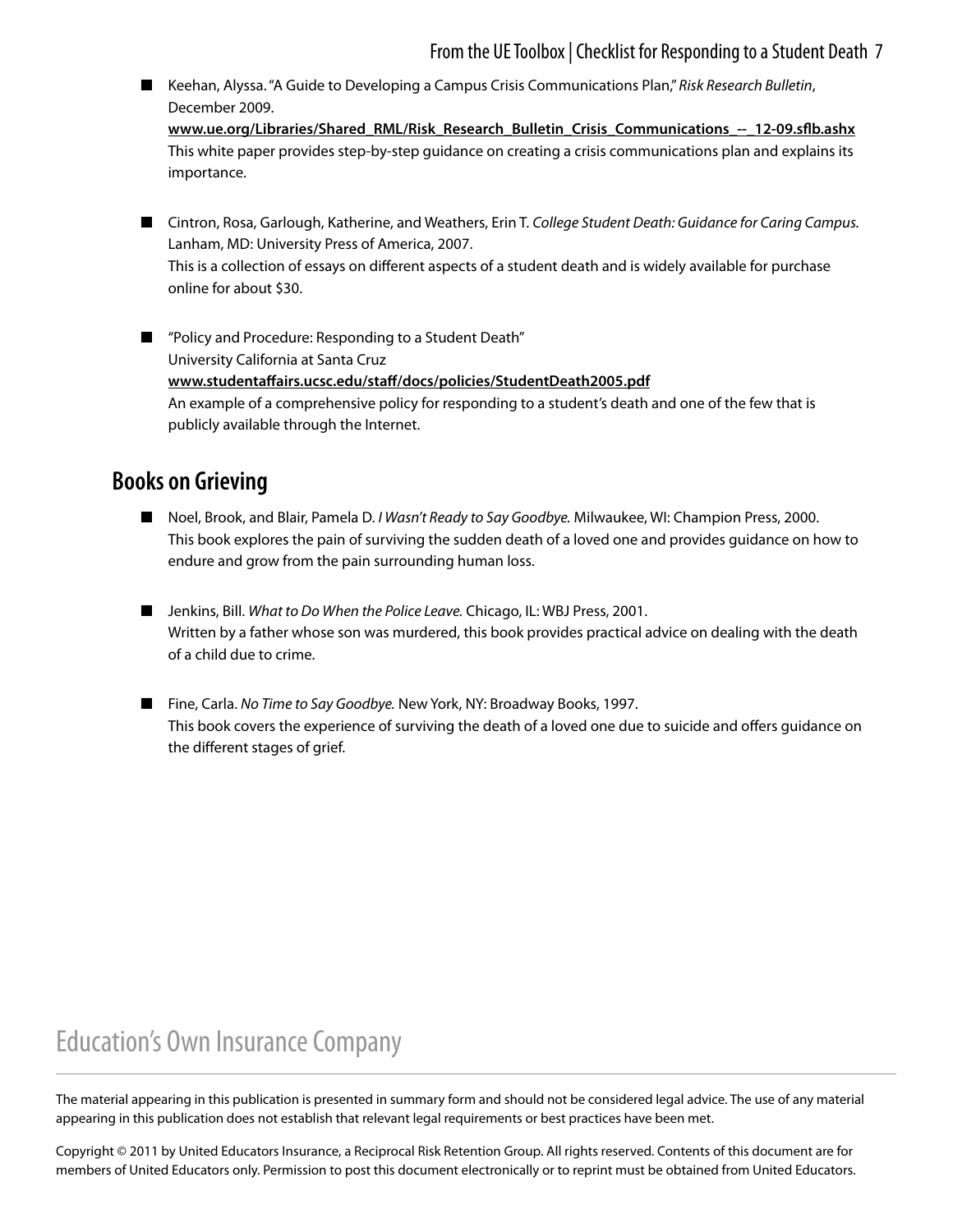<span id="page-11-0"></span>United Educators

### **University of Texas at Austin Death-Related Checklist for Families**

#### **Settling Affairs**

#### **Visit Bank or Credit Union/Call Credit Card Companies**

To settle bank and savings accounts, and to close out credit card account(s)

- Need certified copy of Death Certificate
- Need copy of "Affidavit of Heirship"
- Need copy of "Power of Attorney," if not actual beneficiary
- Beneficiary if present, needs proof of identity, i.e., passport or valid U.S. driver's license or state issued ID
- Provide bank account wire transfer information if the money is to be transferred by wire to beneficiary's account
- The parents or spouse should provide a complete mailing address where any proceeds or possessions should be mailed
- If the student left no will behind, the parents or spouse should also provide a notarized "Letter of Testamentary" indicating that they are the rightful heirs. Also known as "Affidavit of Heirship."

#### **Visit Home or Apartment**

To select personal property that the beneficiary wishes to keep

- Arrange with landlord for entry into home/apartment
- Arrange with crime scene clean-up company to clean prior to entering if the death occurred in the home/ apartment
- Need certified copy of Death Certificate
- Need copy of "Affidavit of Heirship"
- Need copy of "Power of Attorney," if not actual beneficiary
- Beneficiary if present, needs proof of identity, i.e., passport or valid U.S. driver's license or state issued ID
- Pack personal effects
- Determine what to do with remaining articles (donate to Goodwill, Salvation Army, local library, or academic department for textbooks, etc.)
- If University of Texas library books are located, pack and return to library or to the Office of the Dean of Students staff who will return them to the library on your behalf
- Settle with landlord any outstanding rental charges, apartment cleaning charges, or refund of deposit

#### **Account Modification of Local Phone Service and Utilities**

- Need a copy of Death Certificate
- Need a copy of "Power of Attorney," if not actual beneficiary
- Provide a forwarding address for final bills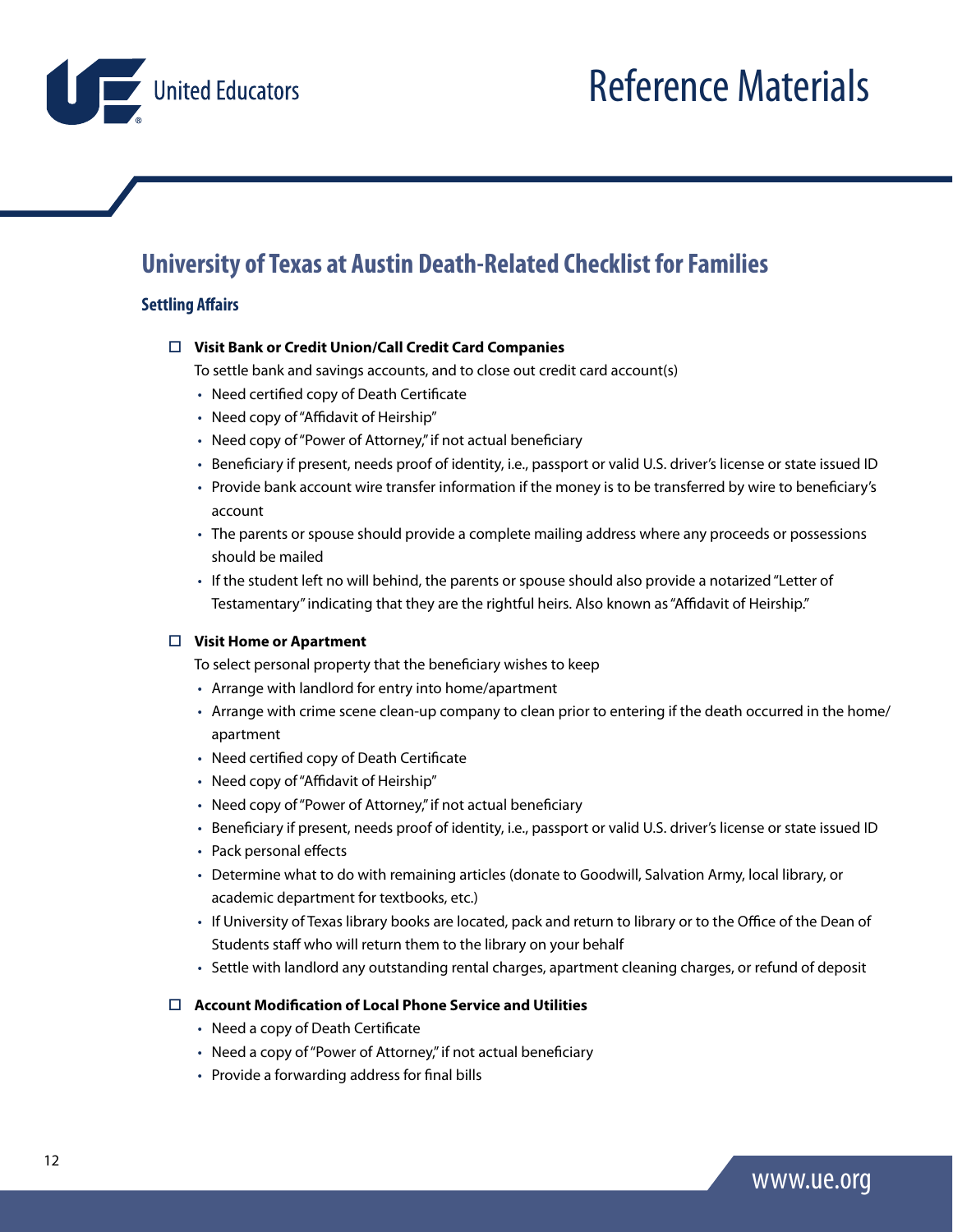

#### **Optional**

#### **Visit the Office of Vital Records (512) 972-4784**

1100 W. 49th St, Austin, TX

Office Hours: 8 a.m. - 5 p.m., Monday – Friday

#### **www.ci.austin.tx.us/health/**

This is to obtain additional death certificates if necessary. It is recommended that the beneficiary has at least 10 certified copies.

#### **Contact the Medical Examiner's Office (512) 854-9599**

1213 Sabine St, Austin, TX

Office Hours: 8 a.m. - 5 p.m., Monday – Friday

#### **www.co.travis.tx.us/medical\_examiner/default.asp**

If copies of the autopsy report are desired:

- Need a copy of Death Certificate
- Need a copy of "Affidavit of Heirship"
- Need a copy of "Power of Attorney," if not actual beneficiary
- Beneficiary, if present, needs proof of identity (passport, state issued ID)

#### **Contact treating physician**

If family wants to discuss medical history/treatment

- Need a copy of Death Certificate
- Need a copy of "Power of Attorney," if not actual beneficiary
- Beneficiary, if present, needs proof of identity (passport, state issued ID)

#### **Contact Emergency Medical Services (512) 972-7201**

#### **www.atcems.org/**

If family wants copy of EMS report if transportation to the hospital was made

- Need a copy of Death Certificate
- Need a copy of "Power of Attorney," if not actual beneficiary
- Beneficiary, if present, needs proof of identity (passport, state issued ID)

#### **University Departmental Resources**

#### **Financial Aid**

Student Financial Aid Services will be officially notified of your student's passing through a confidential memorandum from the Office of the Dean of Students. Student Financial Aid Services will then notify any lenders or grants/scholarships. For questions regarding Student Financial Aid Services, please call (512) 475-6200 then press 4 to speak to a Financial Aid counselor or visit finaid.utexas.edu/.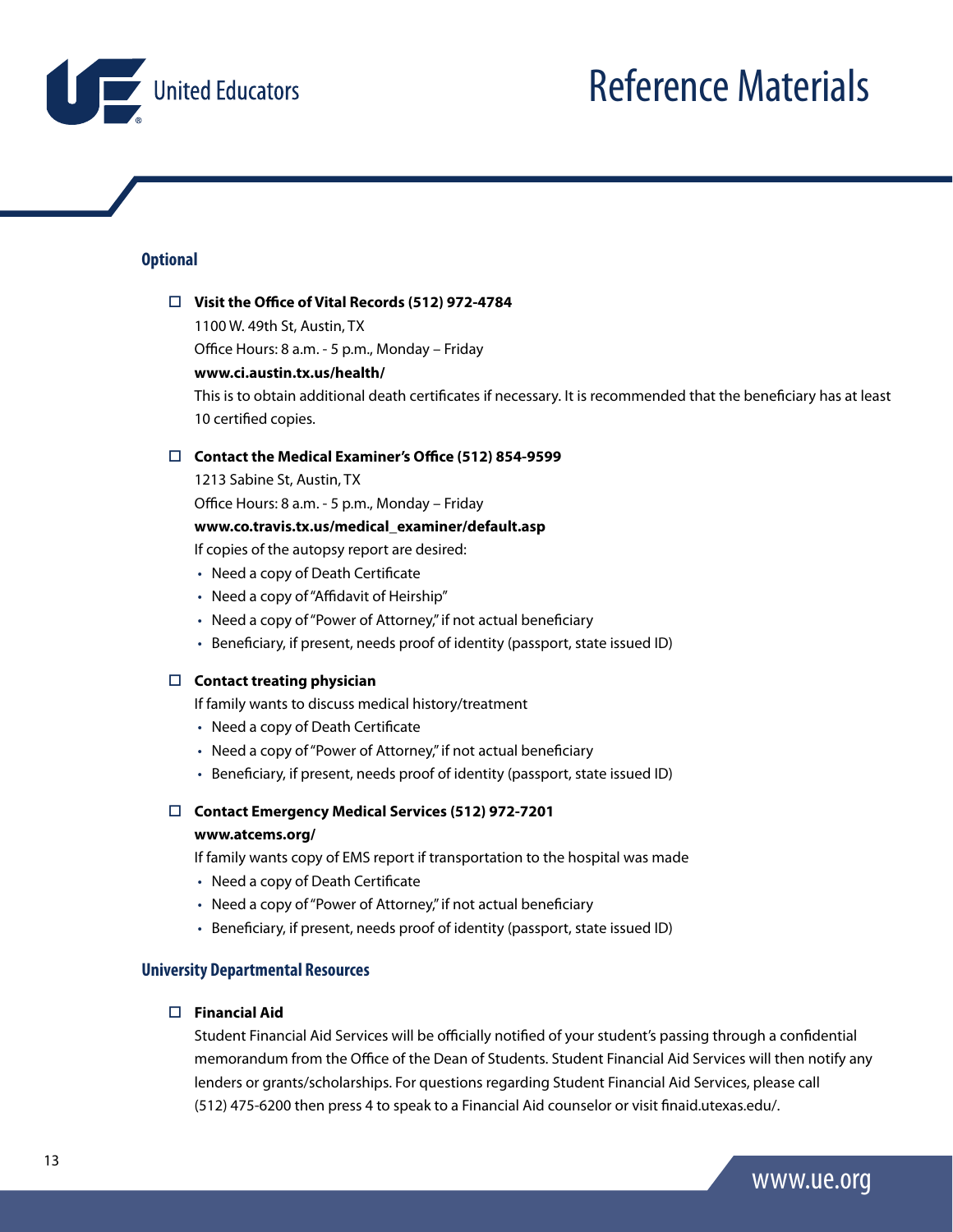United Educators

#### **Student Accounts Receivables**

This office will address if there are any bills due or money owed to the heir of the estate. Tuition reimbursement is made if the death of the student occurs prior to the 20th class day of each long semester (for summer classes please contact Student Accounts Receivables for the reimbursement schedule). Any questions regarding tuition reimbursement should be made to this office by calling (512) 471-4838 or visiting www.utexas.edu/business/accounting/sar/.

#### *If employed in a benefits-eligible position at UT, the following may apply:*

#### **Visit Employing Department**

To obtain personal property that the beneficiary wishes to keep:

- Need a copy of Death Certificate
- Need a copy of "Affidavit of Heirship"
- Need a copy of "Power of Attorney," if not actual beneficiary
- Beneficiary, if present, needs proof of identity (passport, state issued ID)
- Discuss payment of vacation leave if deceased was employed at UT in a benefits eligible position

#### **Visit Human Resource Services – Benefit Services (Corner of 27th Street and Wichita on campus in the NOA building) (512) 471-4343**

For payment of UT life insurance to beneficiary, if the deceased was employed by UT and benefits eligible

- Need a copy of Death Certificate
- Need a copy of "Affidavit of Heirship"
- Need a copy of "Power of Attorney," if not actual beneficiary
- Beneficiary, if present, needs proof of identity (passport, state issued ID)
- Insurance company will contact beneficiary directly to arrange payment. Make sure beneficiary contact information is correct.

For payment of Teacher Retirement benefits (if applicable)

- Need a copy of Death Certificate
- Need a copy of "Affidavit of Heirship"
- Need a copy of "Power of Attorney," if not actual beneficiary
- Beneficiary, if present, needs proof of identity (passport, state issued ID)

#### **Visit Payroll Services (Main Building – UT Tower on campus, Room 134) (512) 471-5271**

For payment of paycheck to the beneficiary

- Need a copy of Death Certificate
- Need a copy of "Affidavit of Heirship"
- Need a copy of "Power of Attorney," if not actual beneficiary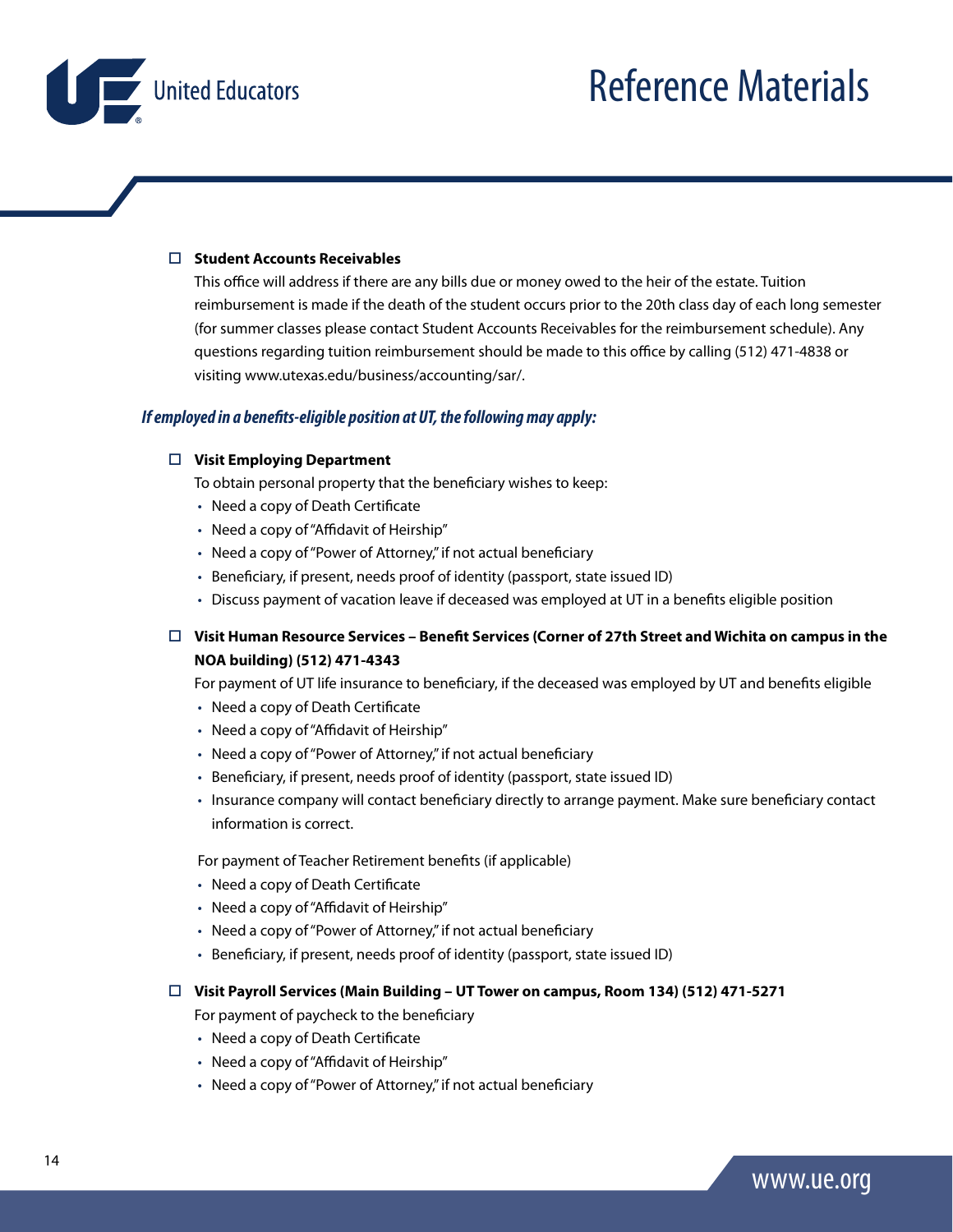

- Beneficiary, if present, needs proof of identity (passport, state issued ID)
- Fill out change of address form with home address of beneficiary if check is to be mailed and to have Form W-2 and/or Form 1042-S mailed to the beneficiary
- If your student was employed either on or off campus, a tax return will need to filed by April 15
- Contact the Internal Revenue Office.
- To file U.S. tax return on behalf of your student (necessary if any overpayment of taxes are eligible for refund to the beneficiary) use forms W-2 and/or Form 1042-S which will be mailed by payroll.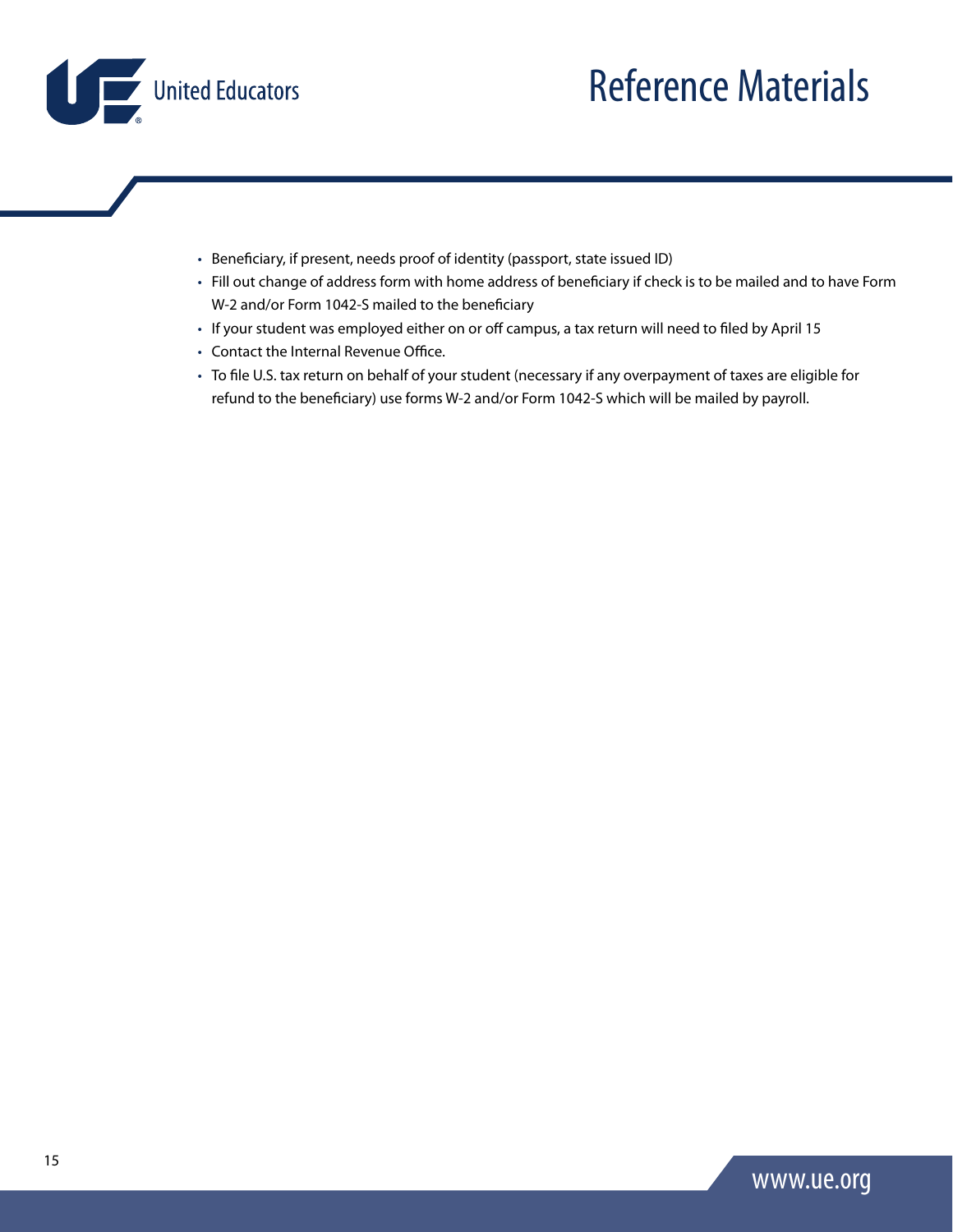### **AFFIDAVIT OF HEIRSHIP**

For use if deceased is not married and had no children.

*(insert father's name)*

*(insert full name of deceased) (insert mother's name)*

mother of the deceased, \_\_\_\_\_\_\_\_\_\_\_\_\_\_\_\_\_\_\_\_\_\_\_\_\_\_\_\_\_\_\_\_\_\_\_\_\_\_\_\_\_\_\_\_\_\_\_\_ do hereby declare

 *(insert full name of deceased)*

that our child died leaving no will and was not married and had no children. We further declare that we are the sole inheritors of our child's estate.

#### OATH OR AFFIRMATION

We swear (affirm) that the statements contained in this affidavit are true and correct.

*Relationship to deceased Relationship to deceased*

Subscribed and sworn to (affirmed) before me this \_\_\_\_ day of \_\_\_\_\_\_\_\_\_\_\_\_\_\_\_\_\_ 20\_\_\_\_\_\_,

 $\rm{At}$ 

*Signature of Officer Administering Oath Title*

[Seal or Stamp]

\_\_\_\_\_\_\_\_\_\_\_\_\_\_\_\_\_\_\_\_\_\_\_\_\_\_\_\_\_\_\_\_\_\_\_\_\_\_\_\_\_\_\_ \_\_\_\_\_\_\_\_\_\_\_\_\_\_\_\_\_\_\_\_\_\_\_\_\_\_\_\_\_\_\_\_\_\_\_\_\_\_\_\_\_\_\_\_



\_\_\_\_\_\_\_\_\_\_\_\_\_\_\_\_\_\_\_\_\_\_\_\_\_\_\_\_\_\_\_\_\_\_\_\_\_\_\_\_\_\_\_ \_\_\_\_\_\_\_\_\_\_\_\_\_\_\_\_\_\_\_\_\_\_\_\_\_\_\_\_\_\_\_\_\_\_\_\_\_\_\_\_\_\_\_\_

\_\_\_\_\_\_\_\_\_\_\_\_\_\_\_\_\_\_\_\_\_\_\_\_\_\_\_\_\_\_\_\_\_\_\_\_\_\_\_\_\_\_\_ \_\_\_\_\_\_\_\_\_\_\_\_\_\_\_\_\_\_\_\_\_\_\_\_\_\_\_\_\_\_\_\_\_\_\_\_\_\_\_\_\_\_\_\_

*Printed name Printed name*

\_\_\_\_\_\_\_\_\_\_\_\_\_\_\_\_\_\_\_\_\_\_\_\_\_\_\_\_\_\_\_\_\_\_\_\_\_\_\_\_\_\_\_\_\_\_\_\_ and \_\_\_\_\_\_\_\_\_\_\_\_\_\_\_\_\_\_\_\_\_\_\_\_\_\_\_\_\_\_\_\_\_\_\_\_\_\_\_\_\_\_\_\_\_\_\_\_

United Educators

*Signature Signature*

\_\_\_\_\_\_\_\_\_\_\_\_\_\_\_\_\_\_\_\_\_\_\_\_\_\_\_\_\_\_\_\_\_\_\_\_\_\_\_\_\_\_\_ \_\_\_\_\_\_\_\_\_\_\_\_\_\_\_\_\_\_\_\_\_\_\_\_\_\_\_\_\_\_\_\_\_\_\_\_\_\_\_\_\_\_\_\_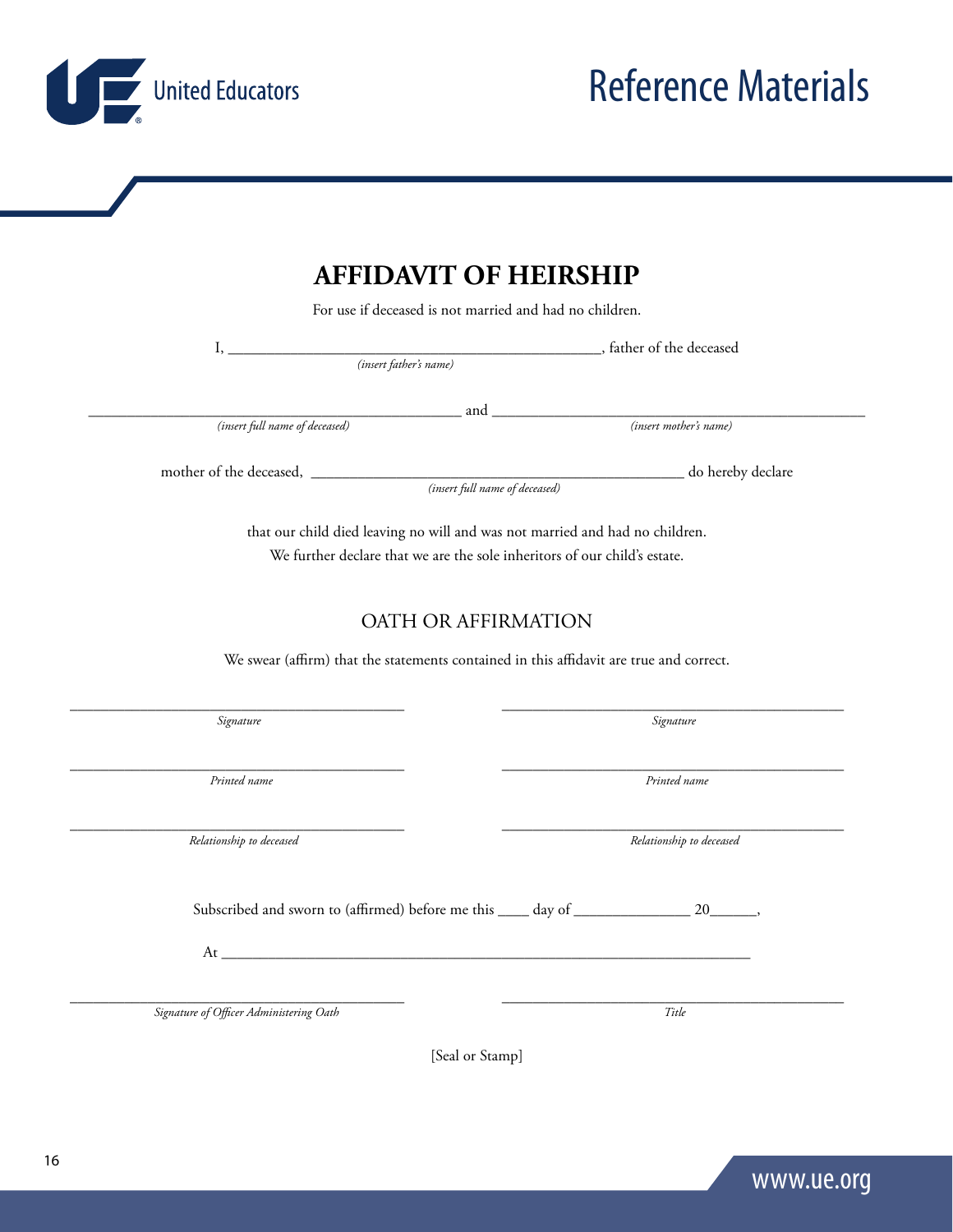United Educators

**POWER OF ATTORNEY**

|              |                                           | Power of Attorney to act on my behalf in settling the business affairs of my _______________________ |
|--------------|-------------------------------------------|------------------------------------------------------------------------------------------------------|
|              |                                           | (insert son, daughter, spouse)                                                                       |
|              |                                           |                                                                                                      |
|              | (insert name of son, daughter or spouse). |                                                                                                      |
|              |                                           |                                                                                                      |
|              |                                           |                                                                                                      |
|              |                                           |                                                                                                      |
| Signature    |                                           | Date                                                                                                 |
|              |                                           |                                                                                                      |
|              |                                           |                                                                                                      |
| Printed name |                                           | Relationship to deceased                                                                             |
|              |                                           |                                                                                                      |
|              | Home address information:                 |                                                                                                      |
|              |                                           |                                                                                                      |
|              |                                           |                                                                                                      |
|              |                                           |                                                                                                      |
|              |                                           |                                                                                                      |
|              |                                           |                                                                                                      |
|              |                                           |                                                                                                      |
|              |                                           |                                                                                                      |
|              |                                           |                                                                                                      |
|              |                                           |                                                                                                      |

*Notary Public Signature* 

[Stamp]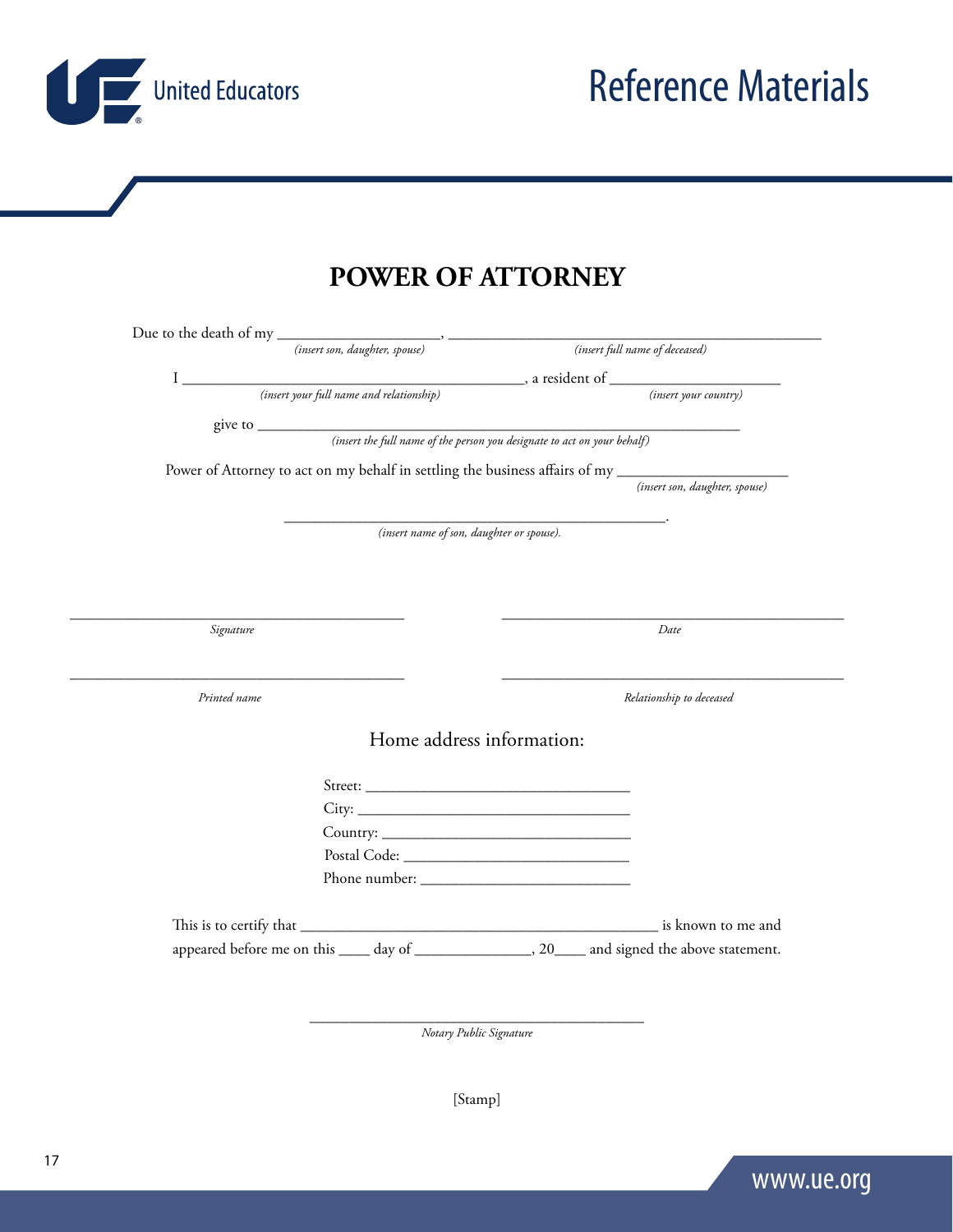United Educators

Reference Materials

### **LIMITED POWER OF ATTORNEY**

|              | (insert full name of deceased)                                                                                                                              |
|--------------|-------------------------------------------------------------------------------------------------------------------------------------------------------------|
|              |                                                                                                                                                             |
|              | (insert your country)                                                                                                                                       |
|              |                                                                                                                                                             |
|              |                                                                                                                                                             |
|              |                                                                                                                                                             |
|              |                                                                                                                                                             |
|              | to settle the business affairs of my ______________________.                                                                                                |
|              | (insert son, daughter, spouse)                                                                                                                              |
|              | $\dfrac{\textcolor{blue}{\textbf{(insert full name of decreased)}}}{\textcolor{blue}{\textbf{(insert full name of decreased)}}}, \text{ who is decreased.}$ |
|              |                                                                                                                                                             |
|              |                                                                                                                                                             |
|              |                                                                                                                                                             |
|              |                                                                                                                                                             |
| Signature    | Date                                                                                                                                                        |
|              |                                                                                                                                                             |
|              |                                                                                                                                                             |
| Printed name | Relationship to deceased                                                                                                                                    |
|              |                                                                                                                                                             |
|              | Home address information:                                                                                                                                   |
|              |                                                                                                                                                             |
|              |                                                                                                                                                             |
|              | $City: ____________$                                                                                                                                        |
|              |                                                                                                                                                             |
|              |                                                                                                                                                             |
|              |                                                                                                                                                             |
|              |                                                                                                                                                             |

\_\_\_\_\_\_\_\_\_\_\_\_\_\_\_\_\_\_\_\_\_\_\_\_\_\_\_\_\_\_\_\_\_\_\_\_\_\_\_\_\_\_\_ *Notary Public Signature* 

[Stamp]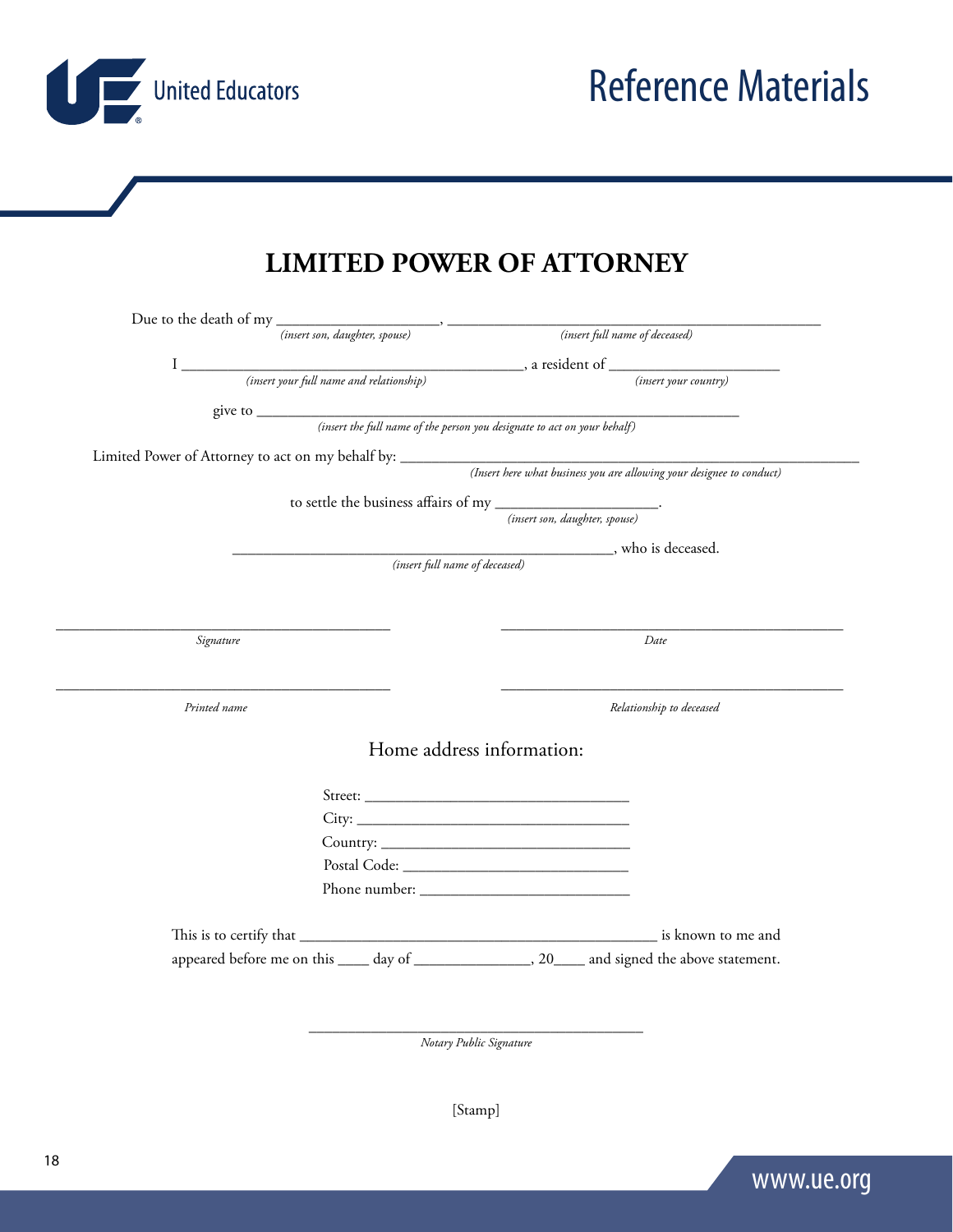<span id="page-18-0"></span>

### **University of Texas at Austin Condolence Letter**

#### $Dear$   $\overline{\phantom{a}}$

I know there are no words of comfort to ease the grief of the unexpected loss of your child. Please know that you and your family are in our thoughts during this difficult time. This tragic, unexpected loss of one of our students has profoundly affected our entire campus community.

Following our tradition at the university, we would like to offer you and your family an opportunity to honor your child's memory by lowering the Texas flag in a ceremony on campus. Please contact Christa López to inform her of a convenient date and time so that we can finalize plans for the flag lowering by \_\_\_\_\_\_\_\_, if you wish to do so. She may be reached at 555-555-5555.

Enclosed is a brochure of the university's Memorial Tree Program through which families can purchase a tree to provide a living tribute to a loved one. We have also enclosed a publication and a checklist as helpful resources. "I Wasn't Ready to Say Goodbye" offers advice and suggestions on surviving, coping, and healing after the sudden death of a loved one. It is a real and honest account of loss and grief and offers insight and understanding of the challenges you may face. The checklist may assist you as you settle affairs during this difficult time. We hope these small gifts provide some direction and clarity.

If there is anything that I can do to assist you in matters relating to the university, please do not hesitate to call me.

With my deepest condolences,

Dr. Soncia Reagins-Lilly Senior Associate Vice President for Student Affairs Dean of Students

c: Dr. LaToya Hill, Assistant Dean for Student Emergency Services Ms. Christa López, Coordinator of Student Emergency Services

#### Enclosures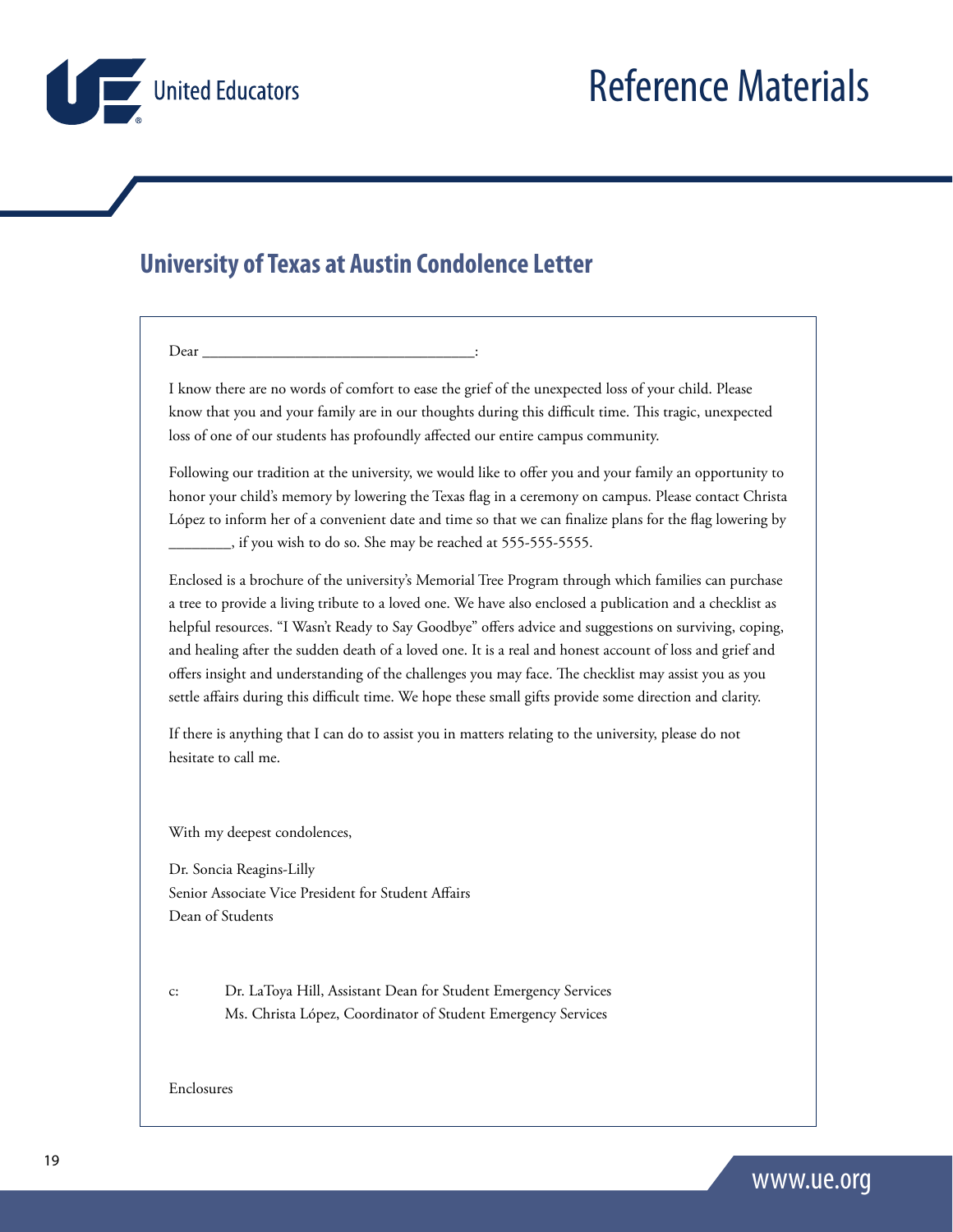<span id="page-19-0"></span>

## **ProResponse Crisis Response Coverage**

## *Specialized Expertise When You Need It Most*

United Educators recognizes the tremendous impact a tragedy or crisis can have on a campus. In alignment with our "Cool Head, Warm Heart" philosophy—a recognition that responding to a tragedy requires a rational approach to legal matters and a thoughtful appreciation for the emotional trauma of the circumstance—we offer a supplemental crisis response program. This crisis response benefit, *ProResponse*, features:

- Proactive, rapid response to a crisis or incident
- *Professional* services to mitigate reputational damage and alleviate emotional distress
- **Protection** against further damage to the institution's reputation

*ProResponse* is available to members who carry Educators Legal Liability and any form of General Liability (CGL, GLX, GLU, BLX) coverage with UE for policies with effective dates April 1, 2010 or later.

This coverage provides up to \$50,000 for emergency public relations assistance and/or trauma counseling services, enabling institutions to quickly turn their attention to relevant legal and operational matters. Application of *ProResponse does not have to be tied to a liability occurrence or wrongful act* by the institution.

- Trauma counseling is available in the event of a student death, whether it occurs on campus or off, during school activities or not. This benefit enables UE members to access grief counseling services to aid students, faculty members, employees, or the family of the deceased. Trauma/grief counseling is provided by NEAS, a company that specializes in behavioral health solutions and is accredited by the Council on Accreditation/Employee Assistance Society of North America.
- Public relations services are applicable in such varied situations as the assault of a student in a foreign study

### *ProResponse in Action*

**FOREIGN TRAVEL EMERGENCY**



A foreign-language student from New England was just doors away from his host family's residence in Russia when two strangers jumped him and pummeled him. The student's injuries were serious, but he made a full recovery. When media reports at home questioned whether the university had adequately prepared students for crimes abroad, a PR firm helped them respond about the safety of their programs.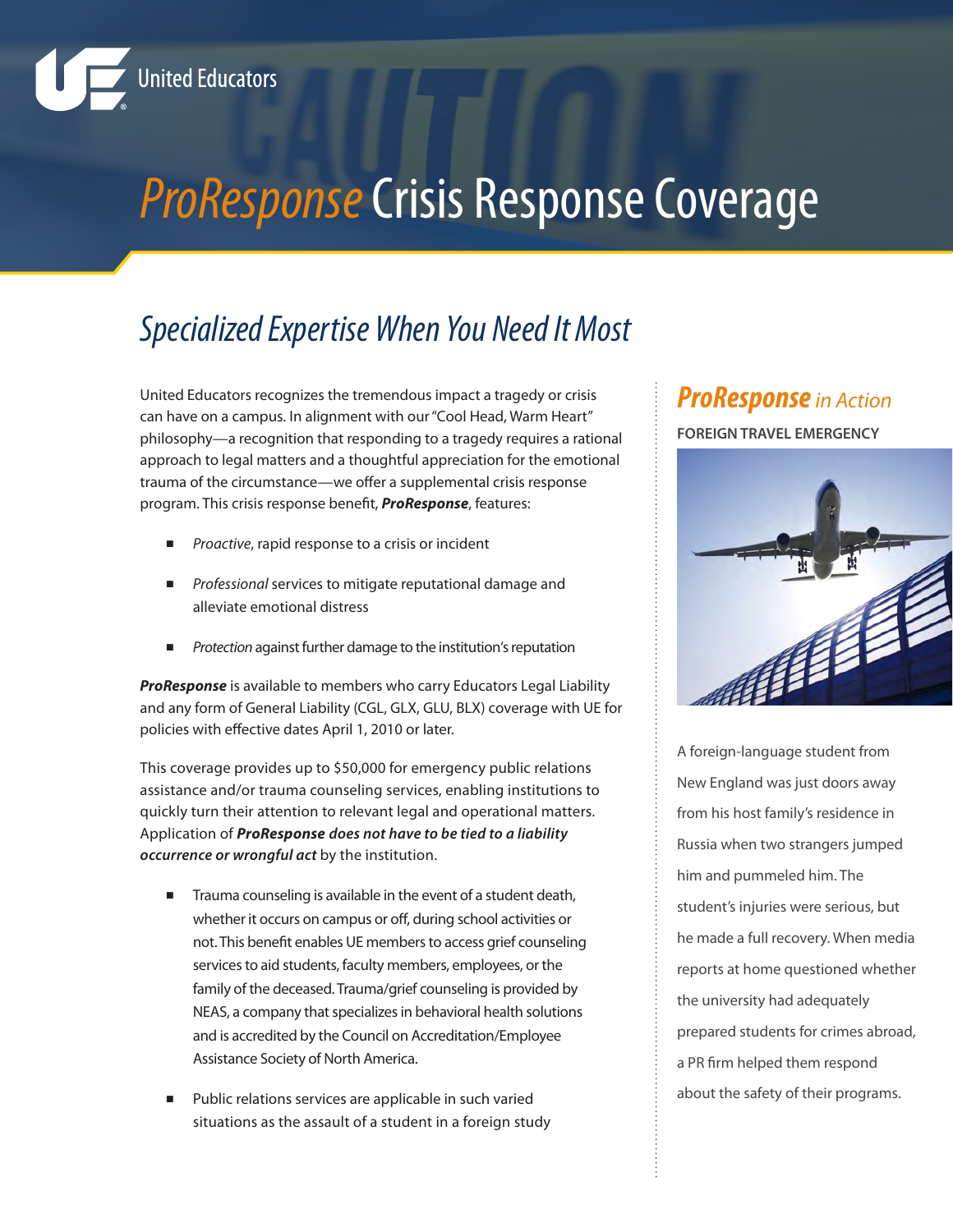### *ProResponse in Action*

**DEATH OF A STUDENT**



A college athlete died during a recreational football game. Rumors began immediately about whether the university acted quickly enough to help him. Fellow athletes in the game were grief-stricken; two of them were considering dropping out for a semester. The college used trauma counseling services to attend to the emotional needs of the students, and a PR firm to craft a message that conveyed accurate information and expressed its heartfelt sympathy.

program, a tornado that destroys several buildings, a crime wave on campus, or a student's death. Members can choose from among several public relations firms selected based on their extensive knowledge of educational institutions and attention to our members' needs.

### **Why is the** *ProResponse* **benefit so important?**

There are certain crises that require dedicated, professional assistance even for well-managed educational institutions. In a time of crisis, expert guidance can be invaluable in helping to protect your reputation while you focus on recovery and the management of the operational and legal aspects of the crisis.

Often, a proactive approach to a crisis will save the institution from unnecessary damage. *ProResponse* will provide immediate assistance when you need expert communications guidance or trauma/grief counseling services to help you through difficult times.

#### **Trauma Counseling Services**

In the event of a student death, trauma counseling services can be a valuable aid in facilitating recovery. Counseling services are available to member institutions 24/7/365 and can be accessed as either a specialized stand-alone service or one that is supplemental and coordinated with an institution's overwhelmed counseling center. To activate services, eligible members can call a toll-free number dedicated for use by UE members. Trauma/grief counseling services available through *ProResponse* include:

#### ■ **Consultation**

An experienced NEAS consultation manager will confer with a representative at your school or campus to discuss the death of an enrolled student, assess the impact, and strategize solutions.

#### ■ **Telephone Trauma Counseling**

In response to the death of any student, trauma counseling can be delivered to students, faculty, and employees as well as to the deceased student's immediate family members by telephone.

#### ■ **On-site Trauma Counseling**

On-site trauma counseling can also be delivered to the students, faculty, and employees of the institution and to the deceased student's immediate family members. Individual and group support and counseling are available upon request.

Eligible members are asked to pre-register with NEAS to ensure prompt response at the time they activate services. A registration form can be found on **www.UE.org** in the Member Center.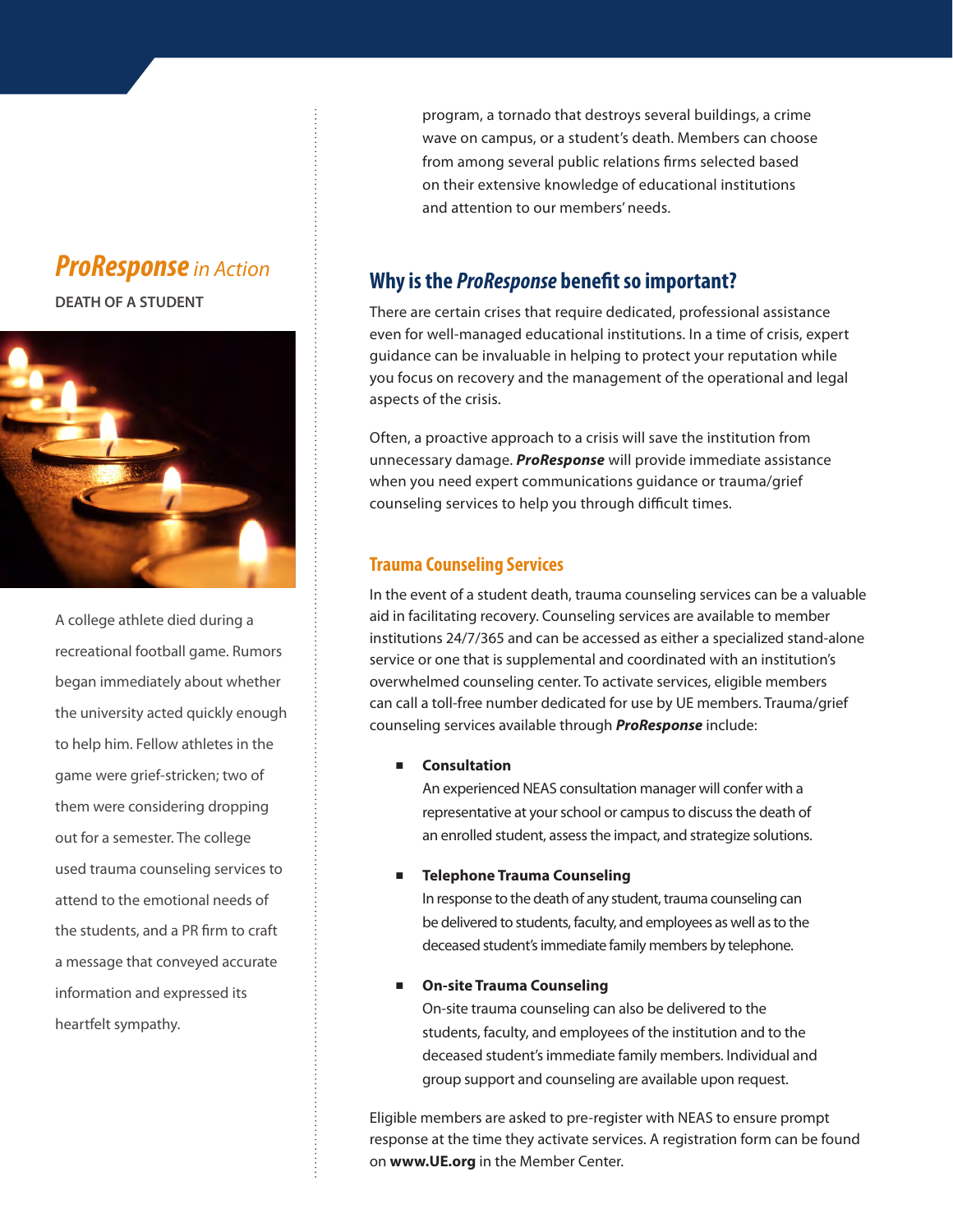#### **Crisis Communications Services**

During a crisis, a PR expert can provide valuable counsel in protecting your institution from reputational damage while you turn your attention to relevant physical and legal matters. UE members have benefited from professional communications services in response to various situations, including the death of a student, sexual abuse allegations, foreign travel emergency, and crime outbreak.

Compared to other carriers, UE's coverage provides for a variety of events and circumstances, not just a few specific perils. UE has approved a number of well-respected PR firms to work with our members. A list of approved firms is available at **www.UE.org/member/[crisis-comm-services.aspx](https://www.ue.org/member/crisis-comm-services.aspx)** .

### **C**>How It Works

*ProResponse* coverage is available from the effective date of both ELL and GL policies, beginning 4/01/2010 or later. A crisis that creates actual or threatened adverse publicity or a student death has to occur within the Policy Period to trigger *ProResponse* coverage. This benefit does not apply to pre-existing claims under either policy.

For crisis communication coverage, the underlying event that precipitates adverse publicity would have to occur within the last three years and while the member institution has both GL and ELL with UE.

Member institutions can choose from a panel of pre-approved PR firms. In the event of a student death, members can call NEAS directly for trauma counseling services. Eligible members may access these services without prior approval from UE.

- When a crisis or a student death occurs, engaging trauma counseling or PR services triggers the first \$15,000 of coverage. No deductible or copay will apply.
- The member institution should contact UE within seven days to get approval for an additional \$35,000 in coverage and to assess the need for additional options. We recommend that contact be as immediate as possible so that UE can help in evaluating the circumstances and determining what assistance would be most valuable.
- UE will pay for PR or trauma counseling services on your behalf.

#### **To Learn More**

For more information about *ProResponse*, please visit **www.UE.org** or contact your broker.

### *ProResponse in Action*

**SEXUAL ABUSE ALLEGATIONS**



When three students complained that an instructor touched them inappropriately, the college acted quickly. While it began its inquiry into the instructor's behavior, it also consulted with a PR firm in preparation for the predictable media outcry. College administrators were ready with answers when the reporters called.